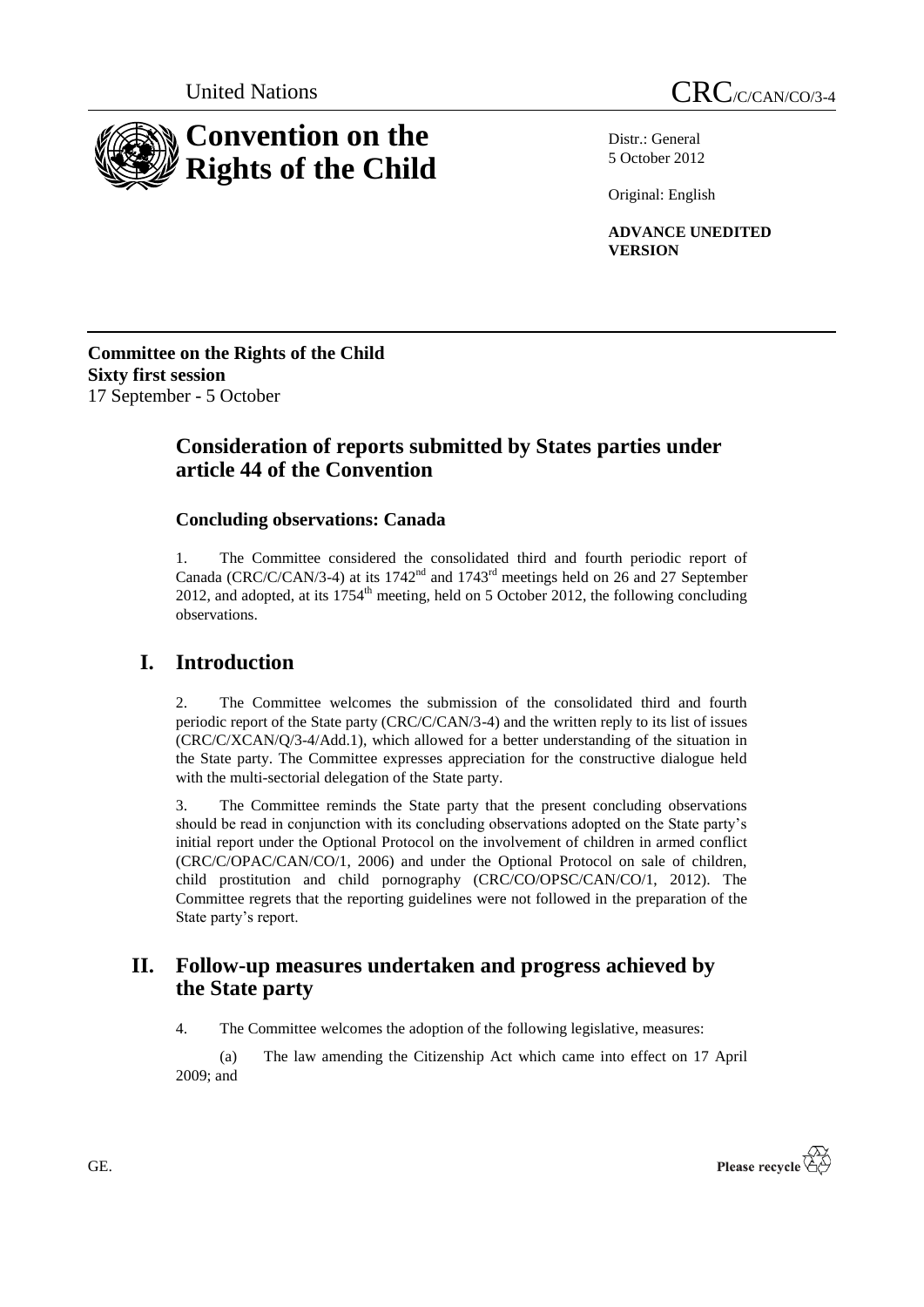(b) Bill C-49 in 2005, an Act to amend the Criminal Code (trafficking in persons) (25 November 2005), which creates indictable offences which specifically address trafficking in persons.

5. The Committee also welcomes the ratification of the Convention on the Rights of Persons with Disabilities, in March 2010.

6. The Committee notes as positive the following institutional and policy measures:

(a) National Action Plan to Combat Human Trafficking in June 2012;

(b) Homelessness Partnering Strategy (HPS) in April 2007;

(c) National Plan of Action for children, A Canada Fit for Children, launched in April 2004; and

(d) National Strategy to Protect Children from Sexual Exploitation on the Internet, launched in May 2004.

# **III. Main areas of concerns and recommendations**

# **A. General measures of implementation (arts. 4, 42 and 44, para. 6 of the Convention)**

## **The Committee"s previous recommendations**

7. While welcoming the State party's efforts to implement the Committee's concluding observations of 2003 on the State party's initial report (CRC/C/15/Add.215, 2003), the Committee notes with regret that some of the recommendations contained therein have not been fully addressed.

**8. The Committee urges the State party to take all necessary measures to address those recommendations from the concluding observations of the second periodic report under the Convention that have not been implemented or sufficiently implemented, particularly those related to reservations, legislation, coordination, data collection, independent monitoring, non-discrimination, corporal punishment, family environment, adoption, economic exploitation, and administration of juvenile justice.**

#### **Reservations**

**9. While the Committee positively acknowledges the State party"s efforts towards removing its reservations to article 37(c) of the Convention, the Committee strongly reiterates its previous recommendation (CRC/C/15/Add.215, para.7, 2003), for the prompt withdrawal of its reservation to article 37(c).**

# **Legislation**

10. While welcoming numerous legislative actions related to the implementation of the Convention, the Committee remains concerned at the absence of legislation that comprehensively covers the full scope of the Convention in national law. In this context, the Committee further notes that given the State party's federal system and dualist legal system, the absence of such overall national legislation has resulted in fragmentation and inconsistencies in the implementation of child rights across the State party, with children in similar situations being subject to disparities in the fulfilment of their rights depending on the province or territory which they reside in.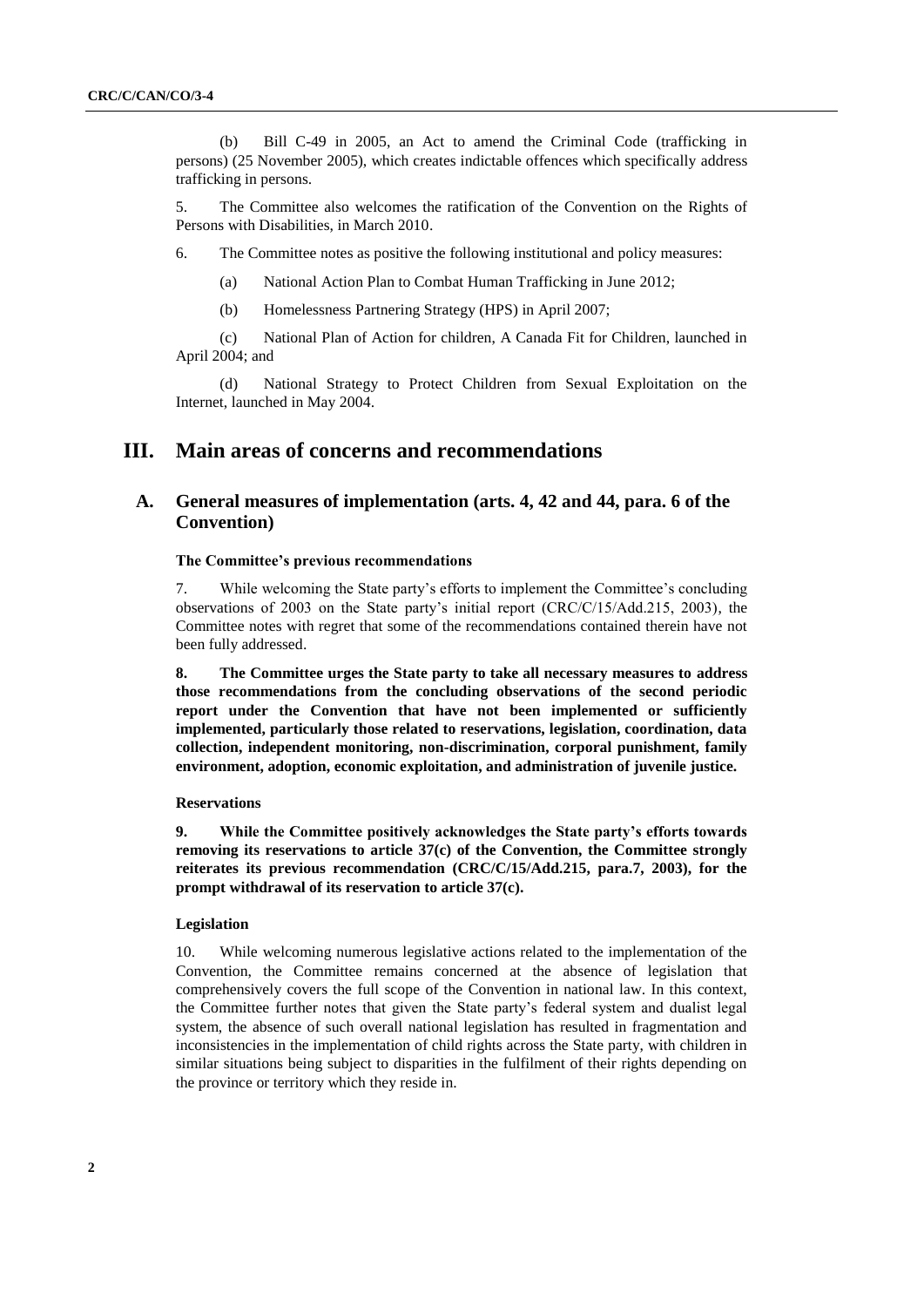**11. The Committee recommends that the State Party finds the appropriate constitutional path that will allow it to have in the whole territory of the State Party, including its provinces and territories, a comprehensive legal framework which fully incorporates the provisions of the Convention and its Optional Protocols and provides clear guidelines for their consistent application.** 

# **Comprehensive policy and strategies**

12. The Committee notes the adoption of the National Plan of Action for Children, A Canada Fit for Children, in 2004, but is concerned that beyond its broad objectives the Plan lacks clear division of responsibilities, clear priorities, targets and timetables, resource allocation and systematic monitoring as recommended in the Committee's previous concluding observations (CRC/C/15/Add.215, par. 13, 2003) and that it has not been evaluated in order to assess its impact and to guide the next steps.

**13. The Committee strongly recommends that the State party adopt a national strategy that provides a comprehensive implementation framework for the federal, provincial and territorial levels of government spelling out as is appropriate the priorities, targets and respective responsibilities for the overall realization of the Convention and that will enable the provinces and territories to adopt accordingly their own specific plans and strategies. The Committee further recommends that the State party allocate adequate human, technical and financial resources for the implementation, monitoring and evaluation of this comprehensive strategy and related provincial and territorial plans. In this context, the Committee encourages the State party to establish a coordinated monitoring mechanism that would enable the submission and review of progress reports by all provinces and territories. It also recommends that children and civil society are consulted.**

#### **Coordination**

14. While noting as positive the work of the Council of Ministers of Education and the Joint Consortium for School Health, both with representation from all levels of government, as well as other sectorial coordination bodies, the Committee remains concerned that overall coordination of the implementation of the Convention assigned to the Interdepartmental Working Group on Children's Rights (2007) has not been effective in practice. Furthermore, the Committee notes the challenges presented by the federal system of the State party and is concerned that the absence of overall coordination results in significant disparities in the implementation of the Convention across the State party´s provinces and territories.

**15. The Committee strongly reiterates its recommendation for the State party to establish a coordinating body for the implementation of the Convention and the national strategy (recommended in paragraph 13 above) with the stature and authority as well as the human, technical and financial resources to effectively coordinate actions for children"s rights across sectors and among all provinces and territories. Furthermore, the Committee encourages the State party to consider strengthening the Interdepartmental Working Group on Children´s Rights accordingly thus ensuring coordination, consistency and equitability in overall implementation of the Convention. The Committee also recommends that civil society, including all minority groups, and children be invited to form part of the coordination body.**

# **Allocation of resources**

16. Bearing in mind that the State party is one of the most affluent economies of the world and that it invests sizeable amounts of resources in child-related programmes, the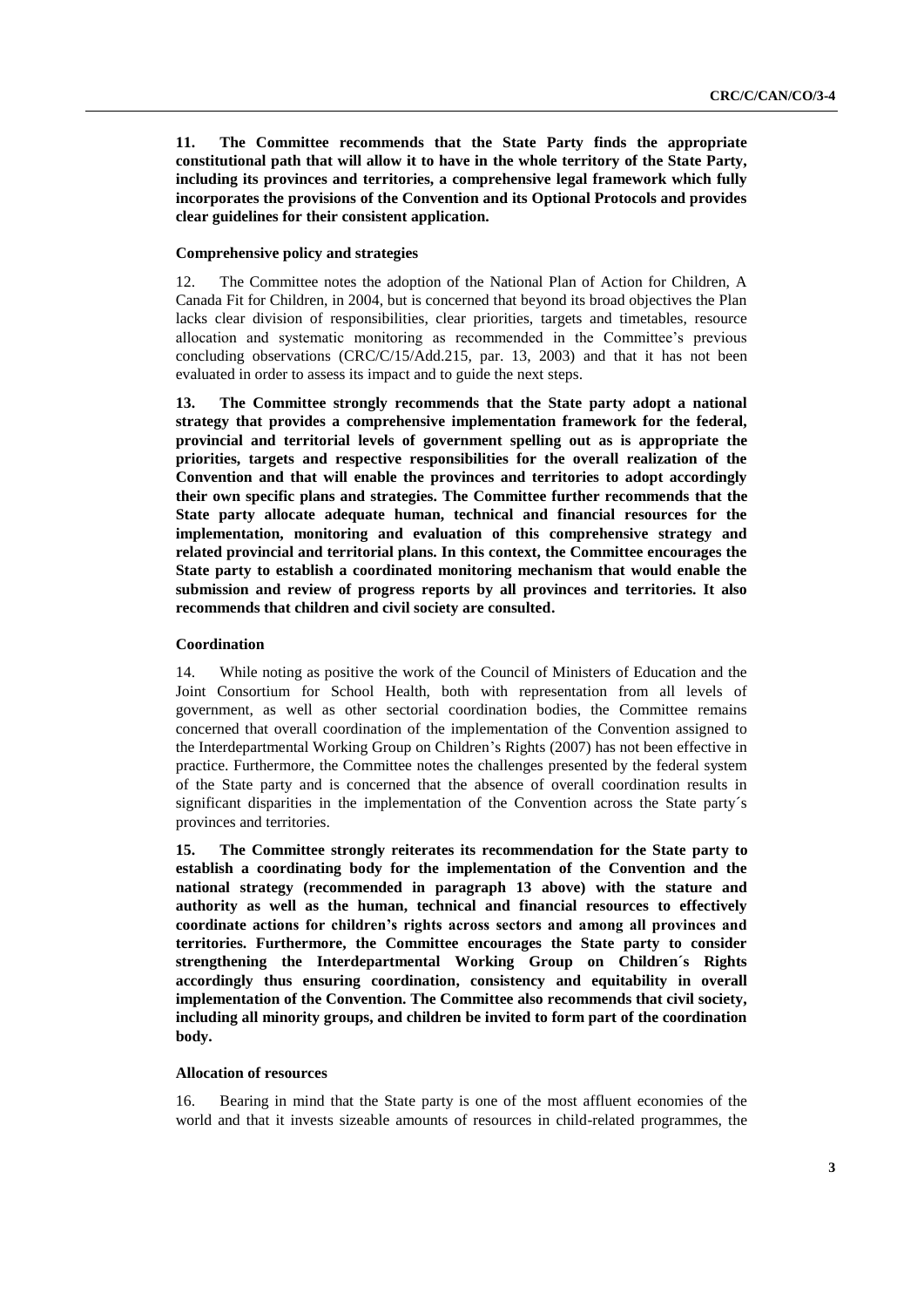Committee notes that the State party does not use a child-specific approach for budget planning and allocation in the national and provinces/territories level budgets, thus making it practically impossible to identify, monitor, report and evaluate the impact of investments in children and the overall application of the Convention in budgetary terms. Furthermore, the Committee also notes that while the State party report contained information about various programs and their overall budget the Committee regrets that the report lacked information on the impact of such investments.

**17. In light of the Committee"s Day of General Discussion in 2007 on "Resources for the Rights of the Child - Responsibility of States" and with emphasis on articles 2, 3, 4 and 6 of the Convention, the Committee recommends that the State party establish a budgeting process which adequately takes into account children"s needs at the national, provincial and territorial levels, with clear allocations to children in the relevant sectors and agencies, specific indicators and a tracking system. In addition, the Committee recommends that the State party establish mechanisms to monitor and evaluate the efficacy, adequacy and equitability of the distribution of resources allocated to the implementation of the Convention. Furthermore, the Committee recommends that the State party define strategic budgetary lines for children in disadvantaged or vulnerable situations that may require affirmative social measures (for example, children of Aboriginal, African Canadian, or other minorities and children with disabilities) and make sure that those budgetary lines are protected even in situations of economic crisis, natural disasters or other emergencies.**

#### **International Cooperation**

18. The Committee welcomes the international cooperation carried out through the Canada International Development Assistance (CIDA) program and particularly appreciates that approximately 30% of the State party's aid goes to health, education, and population. However, the Committee notes with concern that ODA for 2010-2011 is 0.33% of GNI and is projected to decline, which would bring it even further below the OECD/DAC average and below the percentage recommended in the Monterrey Consensus.

**19. The Committee encourages the State Party to focus on children in its assistance programs and to increase its level of funding in order to meet the recommended aid target of 0.7% of GNI.**

#### **Data collection**

20. The Committee notes with concern the limited progress made to establish a national, comprehensive data collection system covering all areas of the Convention. The Committee notes that the complex data collection systems utilize different definitions, concepts, approaches, and structures across provinces and territories which therefore makes it difficult to assess progress to strengthen the implementation of the Convention. In particular, the Committee notes that the State party report lacked data on the number of children aged 14 to 18 years old placed into alternative care facilities.

**21. The Committee reiterates its recommendation for the State party to set up a national and comprehensive data collection system and to analyse the data collected as a basis for consistently assessing progress achieved in the realization of child rights and to help design policies and programmes to strengthen the implementation of the Convention. Data should be disaggregated by age, sex, geographic location, ethnicity and socio-economic background to facilitate analysis on the situation of all children. More specifically, the Committee recommends that appropriate data on children in special situations of vulnerability be collected and analysed to inform policy decisions and programs at different levels.**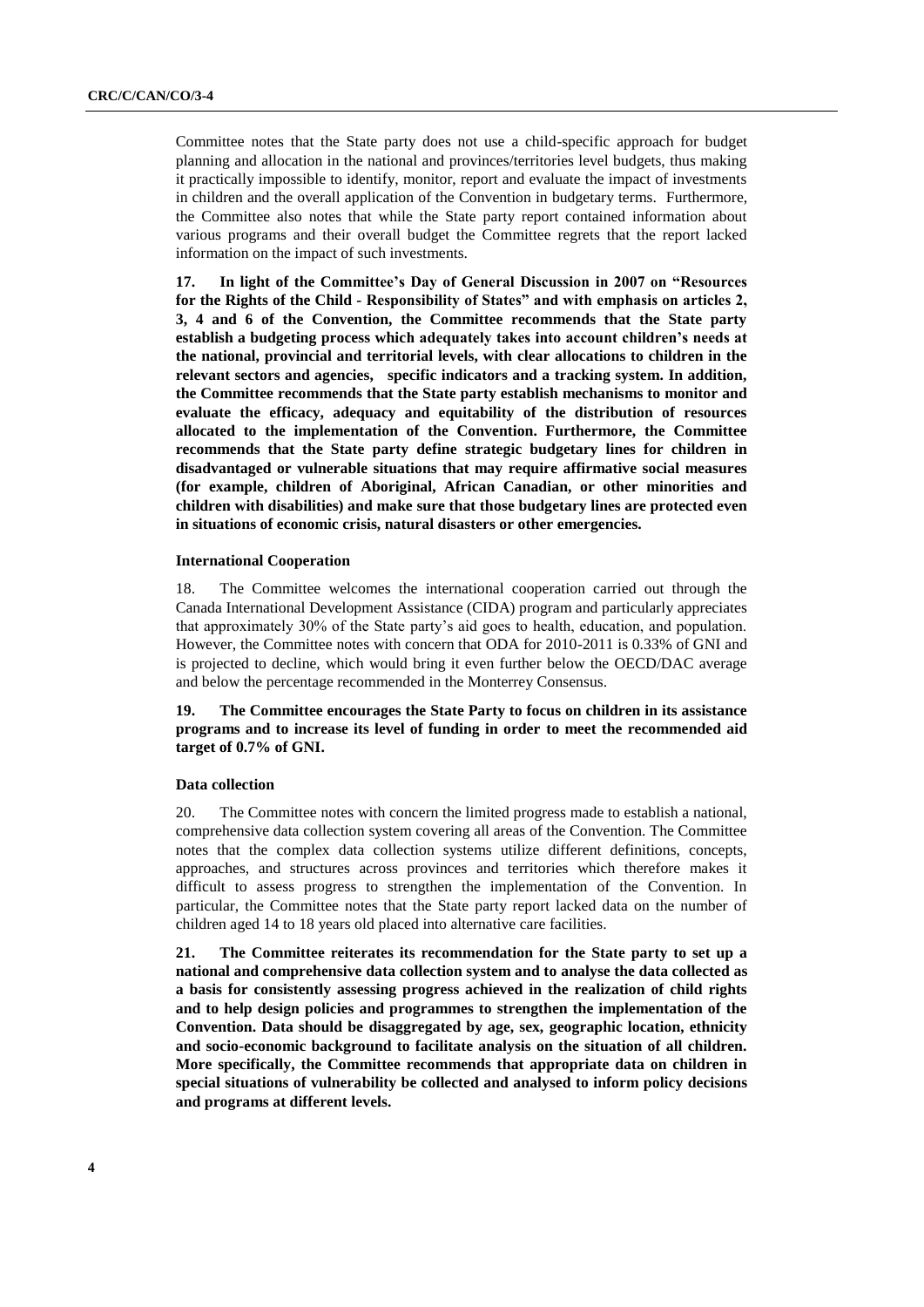#### **Independent monitoring**

22. While noting that most Canadian provinces have an Ombudsman for Children, the Committee reiterates its concern (CRC/C/15/Add.215, para. 14, 2003) about the absence of an independent Ombudsman for Children at the federal level. Furthermore, the Committee is concerned that their mandates are limited and that not all children may be aware of the complaints procedure. While noting that the Canadian Human Rights Commission operates at the federal level and has the mandate to receive complaints, the Committee regrets that the Commission only hears complaints based on discrimination and therefore does not afford all children the possibility to pursue meaningful remedies for breaches of all rights under the Convention.

**23. The Committee recommends that the State party take the necessary measures to establish a federal Children"s Ombudsman in full accordance with the principles relating to the status of national institutions for the promotion and protection of human rights (Paris Principles), to ensure comprehensive and systematic monitoring of all children"s rights at the federal level. Furthermore, the Committee encourages the State party to raise awareness among children concerning the existing children"s Ombudsman in their respective provinces and territories. Drawing attention to its General Comment No. 2 (CRC/GC/2, 2002), the Committee also calls upon the State party to ensure that this national mechanism be provided with the necessary human, technical and financial resources in order to secure its independence and efficacy.** 

## **Dissemination and awareness-raising**

24. The Committee appreciates the State party's efforts to promote awareness and understanding of the Convention, particularly by supporting non-governmental organizations' efforts. Nevertheless, the Committee is concerned that awareness and knowledge of the Convention remains limited amongst children, professionals working with children, parents, and the general public. The Committee is especially concerned that there has been little effort to systematically disseminate information on the Convention and integrate child rights education into the school system.

**25. The Committee urges the State party to take more active measures to systematically disseminate and promote the Convention, raising awareness in the public at large, among professionals working with or for children, and among children. In particular, the Committee urges the State party to expand the development and use of curriculum resources on children"s rights, especially through the State party"s extensive availability of free Internet and web access providers, as well as education initiatives that integrate knowledge and exercise of children"s rights into curricula, policies, and practices in schools.** 

# **Training**

26. Despite information on some training provided for professionals, such as immigration officers and government lawyers on the Convention, the Committee is concerned that there is no systematic training on children's rights and the Convention for all professional groups working for or with children. In particular, the Committee is concerned that personnel involved in juvenile justice, such as law enforcement officers, prosecutors, judges, and lawyers, lack understanding and training on the Convention.

**27. The Committee urges the State party to develop an integrated strategy for training on children"s rights for all professionals, including, government officials, judicial authorities, and professionals who work with children in health and social services. In developing such training programs, the Committee urges the State party**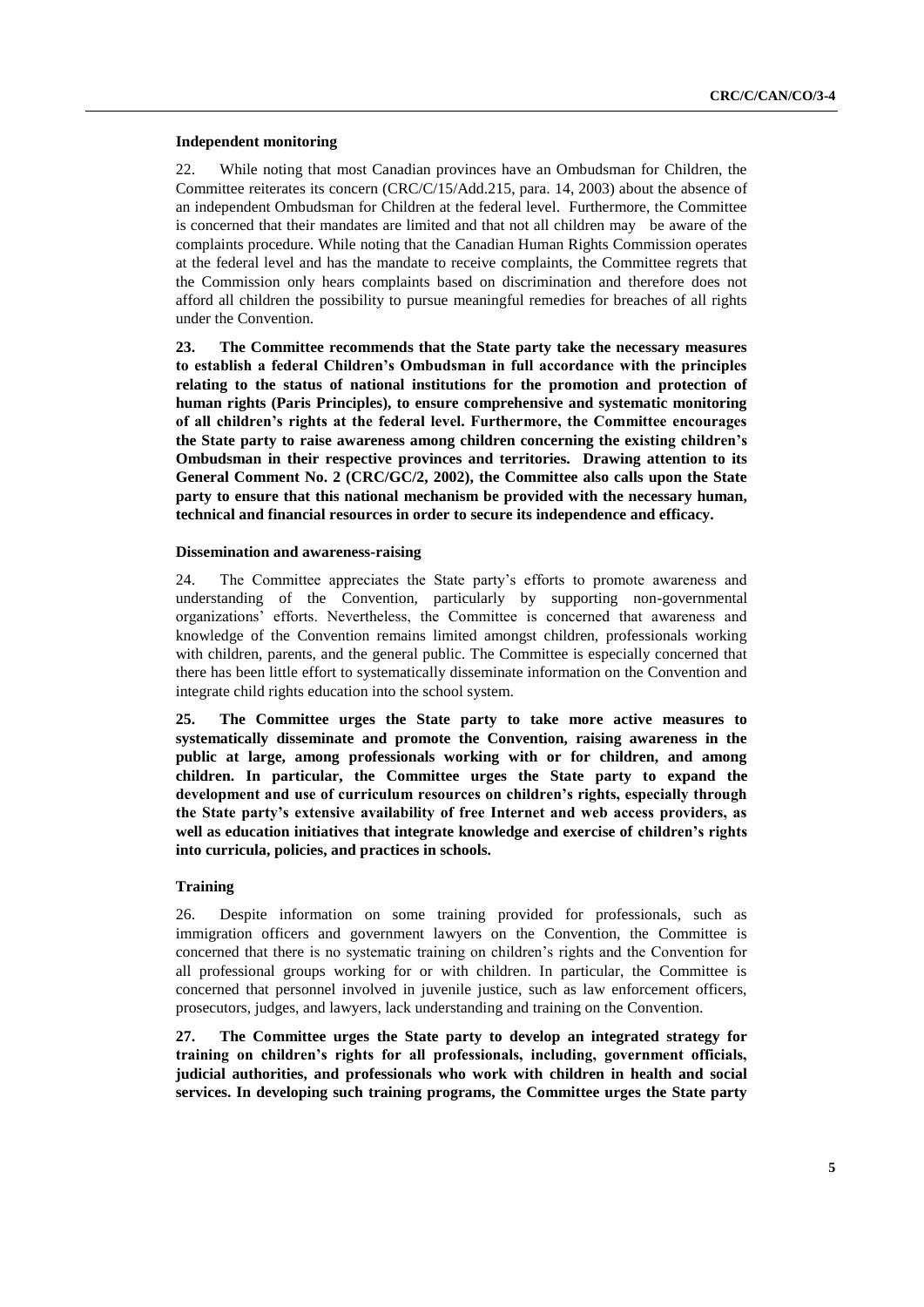**to focus the training on the use of the Convention in legislation and public policy, program development, advocacy, and decision making processes and accountability.**

### **Child rights and the business sector**

28. The Committee joins the concern expressed by the Committee on the Elimination of Racial Discrimination that the State has not yet adopted measures with regard to transnational corporations registered in Canada whose activities negatively impact the rights of indigenous peoples in territories outside Canada, (CERD/C/CAN/CO/19-20, para. 14, 2012), in particular gas, oil, and mining companies. The Committee is particularly concerned that the State party lacks a regulatory framework to hold all companies and corporations from the State party accountable for human rights and environmental abuses committed abroad.

**29. The Committee recommends that the State Party establish and implement regulations to ensure that the business sector complies with international and national human rights, labour, environment and other standards, particularly with regard to child rights, and in light of Human Rights Council resolutions 8/7 of 18 June 2008 (para. 4(d)) and resolution 17/4 of 16 June 2011 (para. 6(f)). In particular, it recommends that the State party ensure the:**

**(a) Establishment of a clear regulatory framework for, among others, the gas, mining, and oil companies operating in territories outside Canada ensure that their activities do not impact on human rights or endanger environment and other standards, especially those related to children"s rights;**

**(b) The monitoring of implementation by companies at home and abroad of international and national environmental and health and human rights standards and that appropriate sanctions and remedies are provided when violations occur with a particular focus on the impact on children;** 

**(c) Assessments, consultations with and disclosure to the public by companies on plans to address environmental and health pollution and the human rights impact of their activities; and**

**(d) In doing so, take into account the UN Business and Human Rights Framework adopted unanimously in 2008 by the Human Rights Council.**

# **B. Definition of the child (art. 1 of the Convention)**

30. The Committee is concerned that not all children under the age of 18 are benefiting from the full protection under the Convention, in particular children who in some provinces and territories, can be tried as adults and children between the ages of 16 and 18 who are not appropriately protected against sexual exploitation in some provinces and territories.

**31. The Committee urges the state party to ensure the full compliance of all national provisions on the definition of the child with article 1 of the Convention, in particular to ensure that all children under18 cannot be tried as adults and all children under 18 who are victims of sexual exploitation receive appropriate protection.**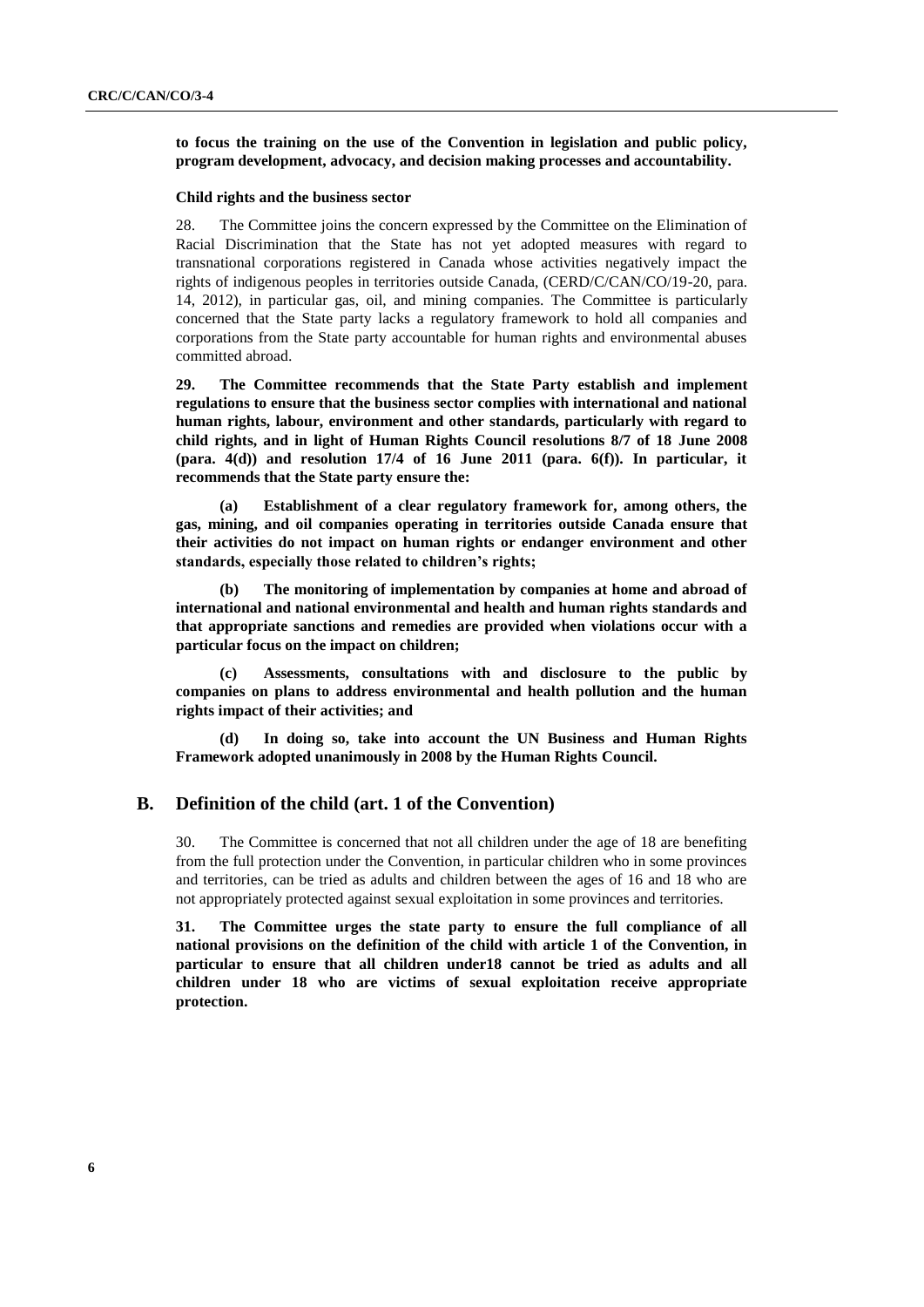# **C. General principles (arts. 2, 3, 6 and 12 of the Convention)**

#### **Non-discrimination**

32. While welcoming the State party's efforts to address discrimination and promote intercultural understanding, such as the Stop Racism national video contest, the Committee is nevertheless concerned at the continued prevalence of discrimination on the basis of ethnicity, gender, socio-economic background, national origin and other grounds. In particular, the Committee is concerned at:

(a) The significant overrepresentation of Aboriginal and African-Canadian children in the criminal justice system and out-of-home care;

(b) The serious and widespread discrimination in terms of access to basic services faced by children in vulnerable situations, including minority children, immigrants, and children with disabilities;

(c) The lack of a gender perspective in the development and implementation of programs aimed at improving the situation for marginalized and disadvantaged communities, such as programs to combat poverty or the incidence of violence, especially in light of the fact that girls in vulnerable situations are disproportionately affected;

(d) The lack of action following the Auditor General's finding that less financial resources are provided for child welfare services to Aboriginal children than to non-Aboriginal children; and

(e) Economic discrimination directly or indirectly resulting from social transfer schemes and other social/tax benefits, such as the authorization given to provinces and territories to deduct the amount of the child benefit under the National Child Benefit Scheme from the amount of social assistance received by parents on welfare.

**33. The Committee recommends that the State party include information in its next periodic report on measures and programs relevant to the Convention on the Rights of the Child undertaken by the State party in follow-up to the Declaration and Program of Action adopted at the 2001 World Conference against Racism, Racial Discrimination, Xenophobia and Related Intolerance, as well as the outcome document adopted at the 2009 Durban Review Conference. The Committee also recommends that the State party:**

**(a) Take urgent measures to address the overrepresentation of Aboriginal and African-Canadian children in the criminal justice system and out-of-home care;**

**(b) Address disparities in access to services by all children facing situations of vulnerability, including ethnic minorities, children with disabilities, immigrants and others;**

**(c) Ensure the incorporation of a gender perspective in the development and implementation of any programme or stimulus package, especially programs related to combatting violence,poverty, and redressing other vulnerabilities;**

Take immediate steps to ensure that in law and practice, Aboriginal **children have full access to all government services and receive resources without discrimination; and**

**(e) Undertake a detailed assessment of the direct or indirect impact of the reduction of social transfer schemes and other social/tax benefit schemes on the standard of living of people depending on social welfare, including the reduction of social welfare benefits linked to the National Child Benefit Scheme, with particular**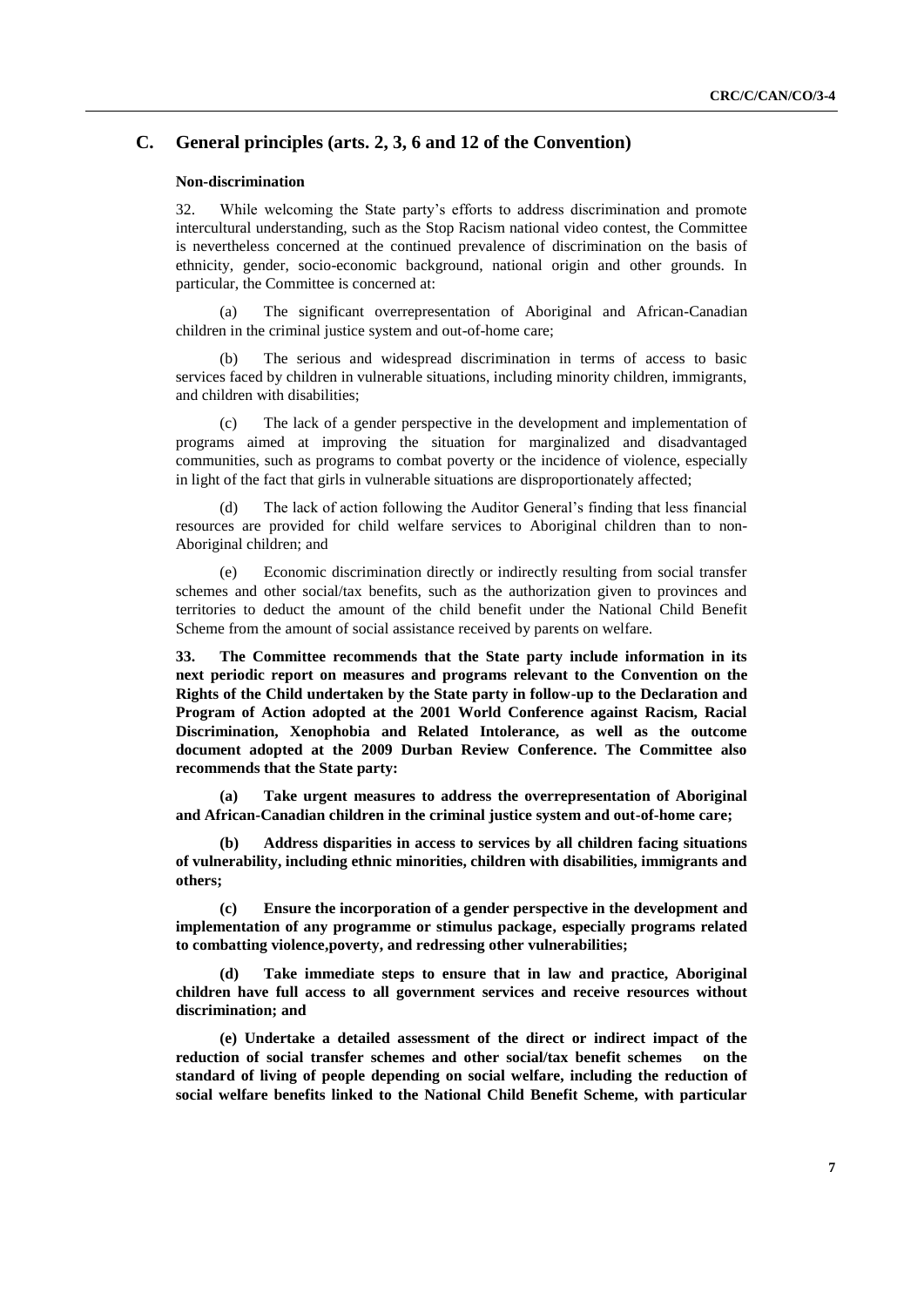# **attention to women, children, older persons, persons with disabilities, Aboriginal people, African Canadians and members of other minorities.**

#### **Best interests of the child**

34. The Committee is concerned that the principle of the best interests of the child is not widely known, appropriately integrated and consistently applied in all legislative, administrative and judicial proceedings and in policies, programs and projects relevant to and with an impact on children. In particular, the Committee is concerned that the best interest of the child is not appropriately applied in asylum-seeking, refugee and/or immigration detention situations.

**35. The Committee urges the State party to strengthen its efforts to ensure that the principle of the best interests of the child is appropriately integrated and consistently applied in all legislative, administrative and judicial proceedings as well as in all policies, programs and projects relevant to and with an impact on children. In this regard, the State party is encouraged to develop procedures and criteria to provide guidance for determining the best interests of the child in every area, and to disseminate them to the public or private social welfare institutions, courts of law, administrative authorities and legislative bodies. The legal reasoning of all judicial and administrative judgements and decisions should also be based on this principle, specifying the criteria used in the individual assessment of the best interests of the child.** 

#### **Respect for the views of the child**

36. The Committee welcomes the State Party's Yukon Supreme Court decision in 2010 which ruled that all children have the right to be heard in custody cases. Nevertheless, the Committee is concerned that there are inadequate mechanisms for facilitating meaningful and empowered child participation in legal, policy, environmental issues, and administrative processes that impact children.

**37. The Committee draws the State party"s attention to its general comment No. 12 General Comment No. 12 (CRC/C/GC/12, 2009), and recommends that it continue to ensure the implementation of the right of the child to be heard in accordance with article 12 of the Convention. In doing so, it recommends that the State party promote the meaningful and empowered participation of all children, within the family, community, and schools, and develop and share good practices. Specifically, the Committee recommends that the views of the child be a requirement for all official decision-making processes that relate to children, including custody cases, child welfare decisions, criminal justice, immigration, and the environment. The Committee also urges the State party to ensure that children have the possibility to voice their complaints if the their right to be heard is violated with regard to judicial and administrative proceedings and that children have access to an appeals procedures.** 

# **D. Civil rights and freedoms (arts. 7, 8, 13-17, 19 and 37 (a) of the Convention) Birth registration**

38. While the Committee notes as positive that birth registration is almost universal in the State party, it is seriously concerned that some children have been deprived of their identity due to the illegal removal of the father's name on original birth certificates by governmental authorities, especially in cases of unwed parents.

**39. The Committee recommends that the State party review legislation and practices in the provinces and territories where birth registrations have been illegally**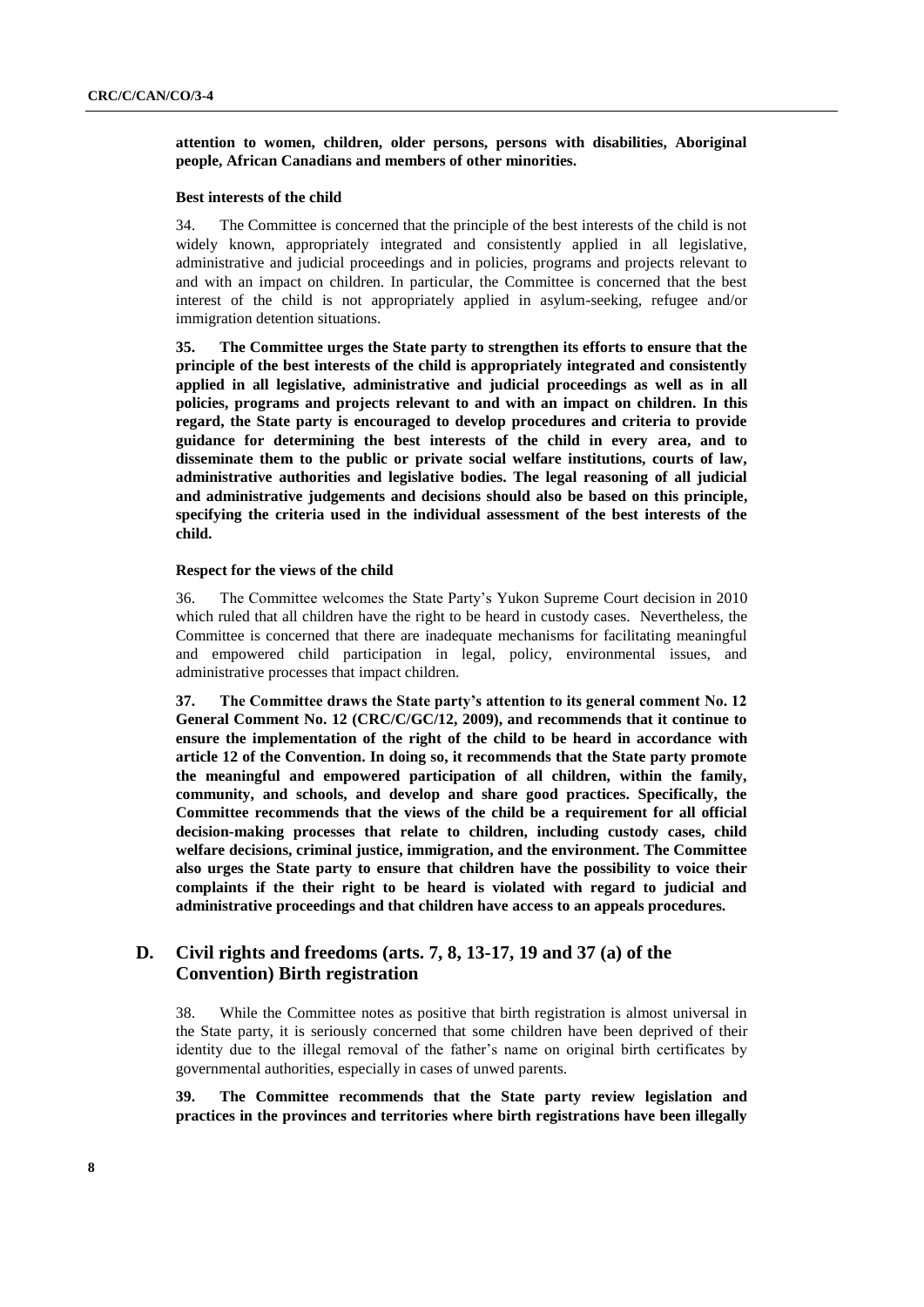**altered or the names of parents have been removed. The Committee urges the State party to ensure that the names on such birth certificates are restored and change legislation if necessary to achieve this.**

#### **Nationality and Citizenship**

40. While welcoming the positive aspects of the April 2009 amendment to the Citizenship Act, the Committee is nevertheless concerned about some provisions of the amendment which place significant limitations on acquiring Canadian citizenship for children born to Canadian parents abroad. The Committee is concerned that such restrictions, can in some circumstances, lead to statelessness. Furthermore, the Committee is concerned that children born abroad to government officials or military personnel are exempted from such limitations on acquiring Canadian citizenship.

**41. The Committee recommends the State party to review the provisions of the amendment to the Citizenship Act that are not in line with the Convention with a view to removing restrictions on acquiring Canadian citizenship for children born abroad to Canadian parents. The Committee also urges the State party to consider ratifying the 1954 Convention relating to the Status of Stateless Persons.**

#### **Preservation of identity**

42. The Committee is concerned that vulnerable children, including Aboriginal and African Canadian children, who are greatly over-represented in the child welfare system often lose their connections to their families, community, and culture due to lack of education on their culture and heritage. The Committee is also concerned that under federal legislation, Aboriginal men are legally entitled to pass their Aboriginal status to two generations while Aboriginal women do not have the right to pass their Aboriginal status to their grandchildren.

**43. The Committee urges the State party to ensure full respect for the preservation of identity for all children, and to take effective measures so as to ensure that Aboriginal children in the child welfare system are able to preserve their identity. To this end, the Committee urges the State party to adopt legislative and administrative measures to account for the rights, such as name, culture and language, of children belonging to minority and indigenous populations and ensure that the large number of children in the child welfare system receive an education on their cultural background and do not lose their identity. The Committee also recommends that the State party revise its legislation to ensure that women and men are equally legally entitled to pass their Aboriginal status to their grandchildren.**

# **E. Violence against children ((arts 19, 37 (a), 34 and 39 of the Convention)**

# **Corporal punishment**

44. The Committee is gravely concerned that corporal punishment is condoned by law in the State party under Section 43 of the Criminal Code. Furthermore, the Committee notes with regret that the 2004 Supreme Court decision Canadian Foundation for Children, Youth and the Law v. Canada, while stipulating that corporal punishment is only justified in cases of "minor corrective force of a transitory and trifling nature," upheld the law. Furthermore, the Committee is concerned that the legalization of corporal punishment can lead to other forms of violence.

**45. The Committee urges the State party to repeal Section 43 of the Criminal Code to remove existing authorization of the use of "reasonable force" in disciplining children and explicitly prohibit all forms of violence against all age groups of children,**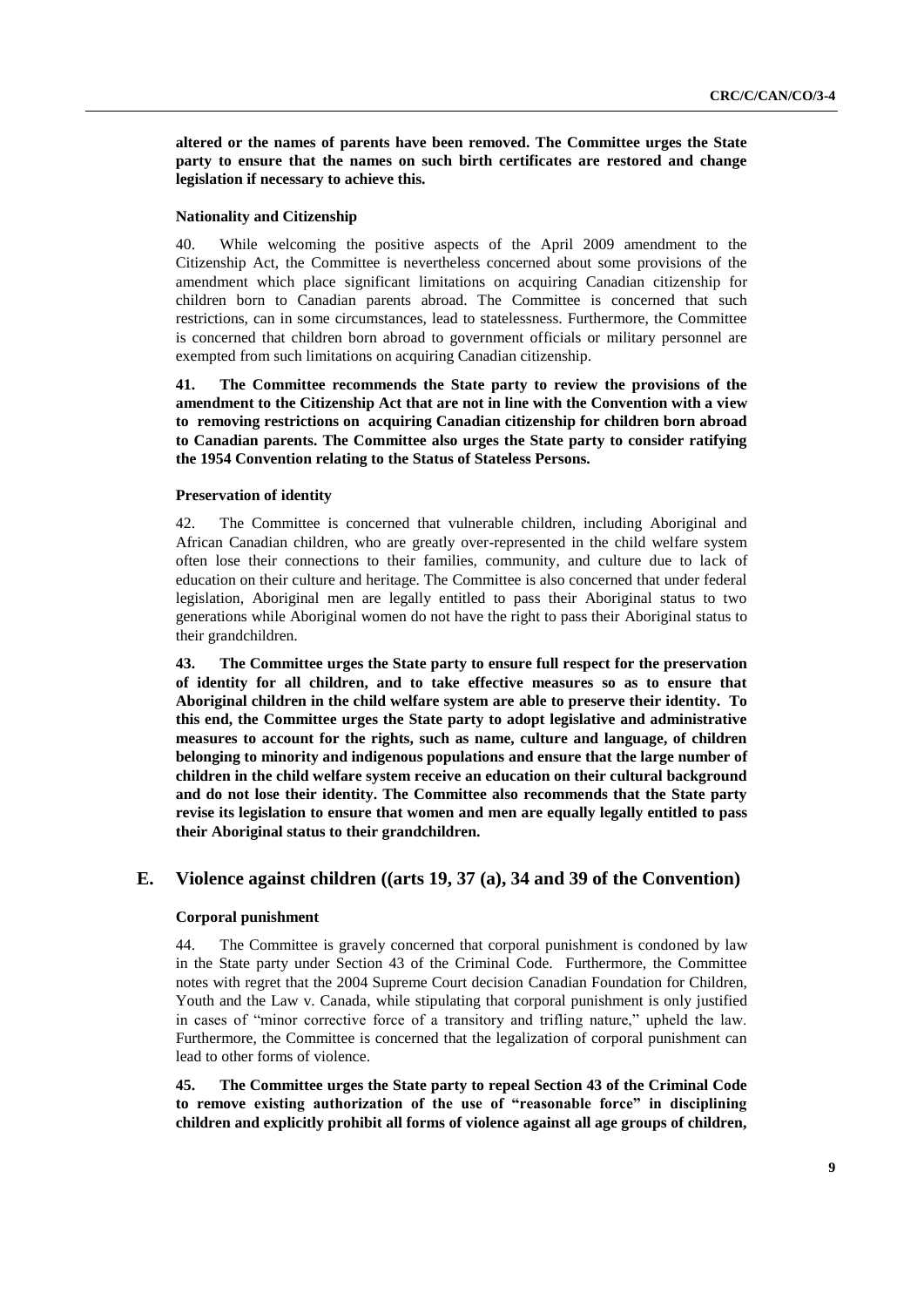**however light, within the family, in schools and in other institutions where children may be placed. Additionally, the Committee recommends that the State party:** 

**(a) Strengthen and expand awareness-raising for parents, the public, children, and professionals on alternative forms of discipline and to promote respect for children"s rights, with the involvement of children, while raising awareness about the adverse consequences of corporal punishment; and**

**(b) Ensure the training of all professionals working with children, including judges, law enforcement, health, social and child welfare, and education professionals to promptly identity, address and report all cases of violence against children.**

#### **Abuse and neglect**

46. While the Committee notes initiatives such as *the Family Violence Prevention Program,* the Committee is concerned about the high levels of violence and maltreatment against children evidenced by the *Canadian Incidence Study of Reported Child Abuse and Neglect 2008*. The Committee is especially concerned about:

(a) The lack of a national comprehensive strategy to prevent violence against all children;

(b) That women and girls in vulnerable situations are particularly affected, including Aboriginal, African Canadian, and those with disabilities;

(c) The low number of interventions in cases of family violence, including restraining orders; and

(d) The lack of counselling for child victims and perpetrators and inadequate programs for the reintegration of child victims of domestic violence.

**47. The Committee recommends that the State party take into account the Committee"s General Comment No. 13 (CRC/C/GC/13, 2011) and urges the State party to:**

**(a) Develop and implement a national strategy for the prevention of all forms of violence against all children, and allocate the necessary resources to this strategy and ensure that there is a monitoring mechanism;**

**(b) Ensure that the factors contributing to the high levels of violence among Aboriginal women and girls are well understood and addressed in national and province/territory plans;**

**(c) Ensure that all child victims of violence have immediate means of redress and protection, including protection or restraining orders; and**

**(d) Establish mechanisms for ensuring effective follow-up support for all child victims of domestic violence upon their family reintegration.**

#### **Sexual exploitation and abuse**

48. The Committee notes with appreciation the launching of the National Strategy for the Protection of Children from Sexual Exploitation on the Internet in 2004 and the significant amount of resources allocated to the implementation of this program by the State party. The Committee further notes as positive that the State party has demonstrated considerable political will to coordinate law enforcement agencies to combat sexual exploitation of children on the internet. Nevertheless, the Committee is concerned that the State party has not taken sufficient action to address other forms of sexual exploitation, such as child prostitution and child sexual abuse. The Committee is also concerned about the lack of attention to prevention of child sexual exploitation and the low number of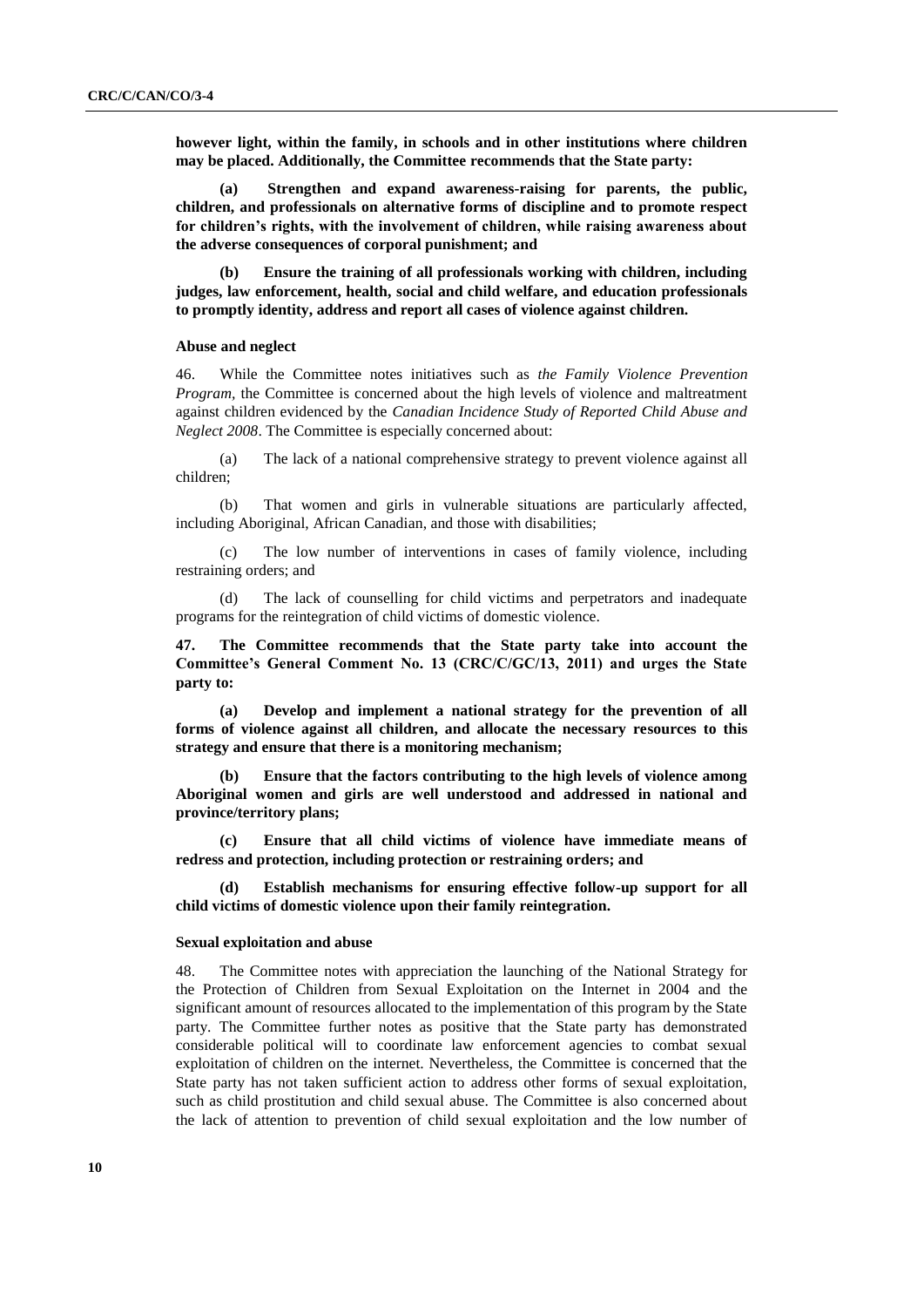investigations and prosecutions for sexual exploitation of children as well as inadequate sentencing for those convicted. In particular, the Committee is gravely concerned about cases of Aboriginal girls who were victims of child prostitution and have gone missing or were murdered and have not been fully investigated with the perpetrators going unpunished.

**49. The Committee urges the State party to:**

**(a) Expand existing government strategies and programs to include all forms of sexual exploitation;**

**(b) Establish a plan of action to coordinate and strengthen law enforcement investigation practices on cases of child prostitution and to vigorously ensure that all cases of missing girls are investigated and prosecuted to the full extent of the law;**

**(c) Impose sentencing requirements for those convicted of crimes under the Optional Protocol to ensure that the punishment is commensurate with the crime; and** 

**(d) Establish programs for those convicted of sexual exploitation abuse, including rehabilitation programs and federal monitoring systems to track former perpetrators.** 

# **Harmful Practices**

50. The Committee is concerned that there is inadequate protection against forced child marriages, especially among immigrant communities and certain religious communities such as the polygamous communities in Bountiful, British Columbia.

**51. The Committee recommends that the State party take all necessary measures, including legislative measures and targeted improvement of investigations and law enforcement, to protect all children from underage forced marriages and to enforce the legal prohibition against polygamy.**

# **Freedom of the child from all forms of violence**

**52. Recalling the recommendations of the United Nations Study on violence against children (A/61/299), the Committee recommends that the State party prioritize the elimination of all forms of violence against children. The Committee further recommends that the State Party take into account General Comment No 13 on "The right of the child to freedom from all forms of violence" (CRC/C/GC/13, 2011), and in particular:**

**(a) Develop a comprehensive national strategy to prevent and address all forms of violence against children;**

**(b) Adopt a national coordinating framework to address all forms of violence against children;**

**(c) Pay particular attention to the gender dimension of violence; and**

**(d) Cooperate with the Special Representative of the Secretary-General on violence against children and relevant United Nations institutions.**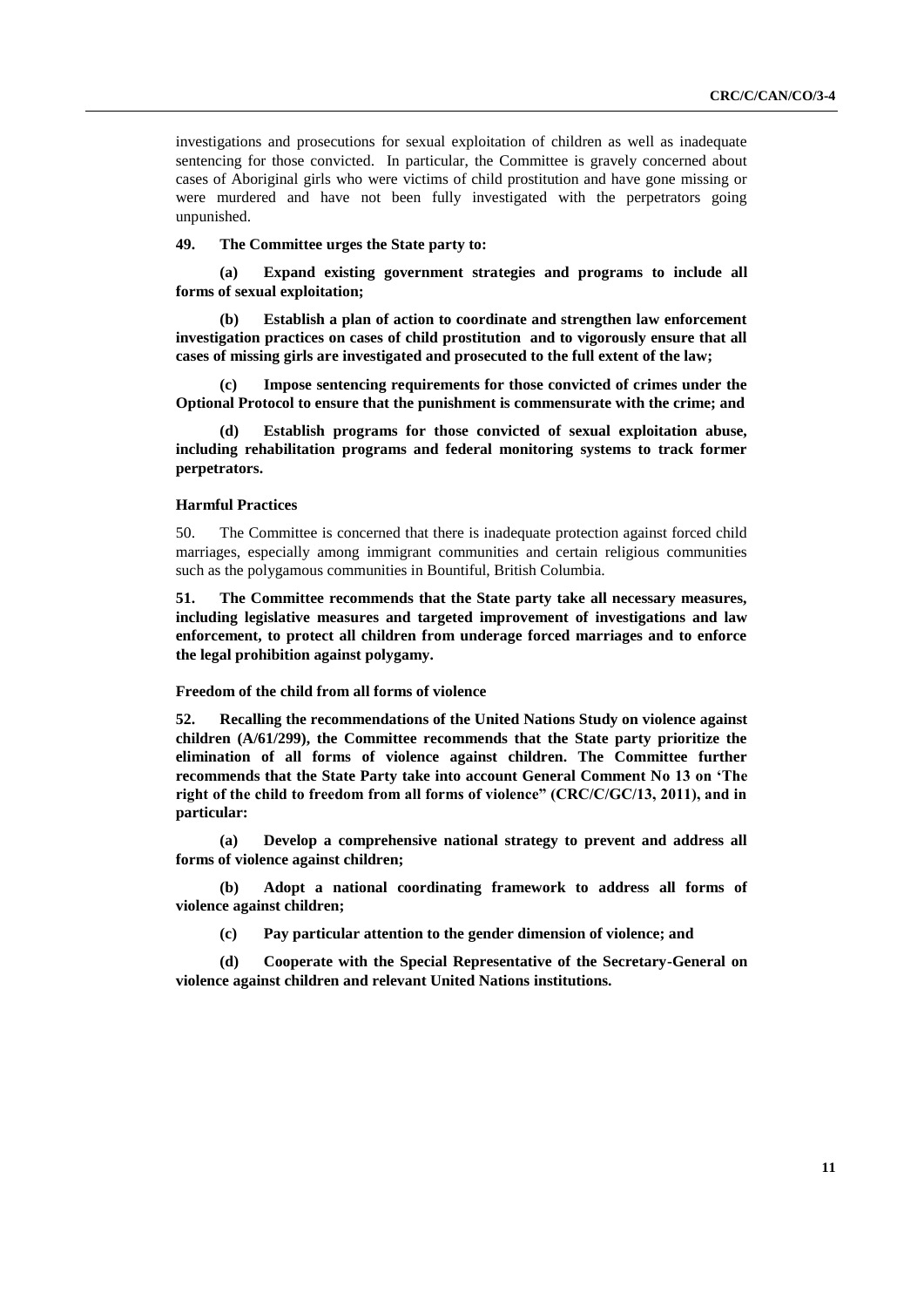# **F. Family environment and alternative care (arts. 5, 18 (paras. 1-2), 9-11, 19-21, 25, 27 (para. 4) and 39 of the Convention)**

# **Family environment**

53. The Committee welcomes the State party's efforts to better support families through, inter alia, legislative and institutional changes. However, the Committee is concerned that families in some disadvantaged communities lack adequate assistance in the performance of their child-rearing responsibilities, notably those families in a crisis situation due to poverty. In particular, the Committee is concerned about the number of pregnant girls and teenage mothers who drop out of school, which leads to poorer outcomes for their children.

**54. The Committee recommends that the State party intensify its efforts to render appropriate assistance to parents and legal guardians in the performance of their child-rearing responsibilities with timely responses at the local level, including services to parents who need counselling in child-rearing, and, in the case of Aboriginal and African Canadian populations, culturally appropriate services to enable them to fulfil their parental role. The Committee further encourages the State party to provide education opportunities for pregnant girls and teenage mothers so that they can complete their education.**

## **Children deprived of a family environment**

55. The Committee is deeply concerned at the high number of children in alternative care and at the frequent removal of children from their families as a first resort in cases of neglect or financial hardship or disability. The Committee is also seriously concerned about inadequacies and abuses committed within the alternative care system of the State party, including:

(a) Inappropriate placements of children because of poorly researched and illdefined reasons for placement;

(b) Poorer outcomes for young people in care than for the general population in terms of health, education, well-being and development;

- (c) Abuse and neglect of children in care;
- (d) Inadequate preparation provided to children leaving care when they turn 18;
- (e) Inadequate screening, training, support and assessment of care givers; and

(f) Aboriginal and African Canadian children often placed outside their communities.

**56. The Committee urges the State party to take immediate preventive measures to avoid the separation of children from their family environment by providing appropriate assistance and support services to parents and legal guardians in performance of child-rearing responsibilities, including through education, counselling and community-based programmes for parents, and reduce the number of children living in institutions. Furthermore, the Committee calls upon the State party to:**

**(a) Ensure that the need for placement of each child in institutional care is always assessed by competent, multidisciplinary teams of professionals and that the initial decision of placement is done for the shortest period of time and subject to judicial review by a civil court, and is further reviewed in accordance with the Convention;**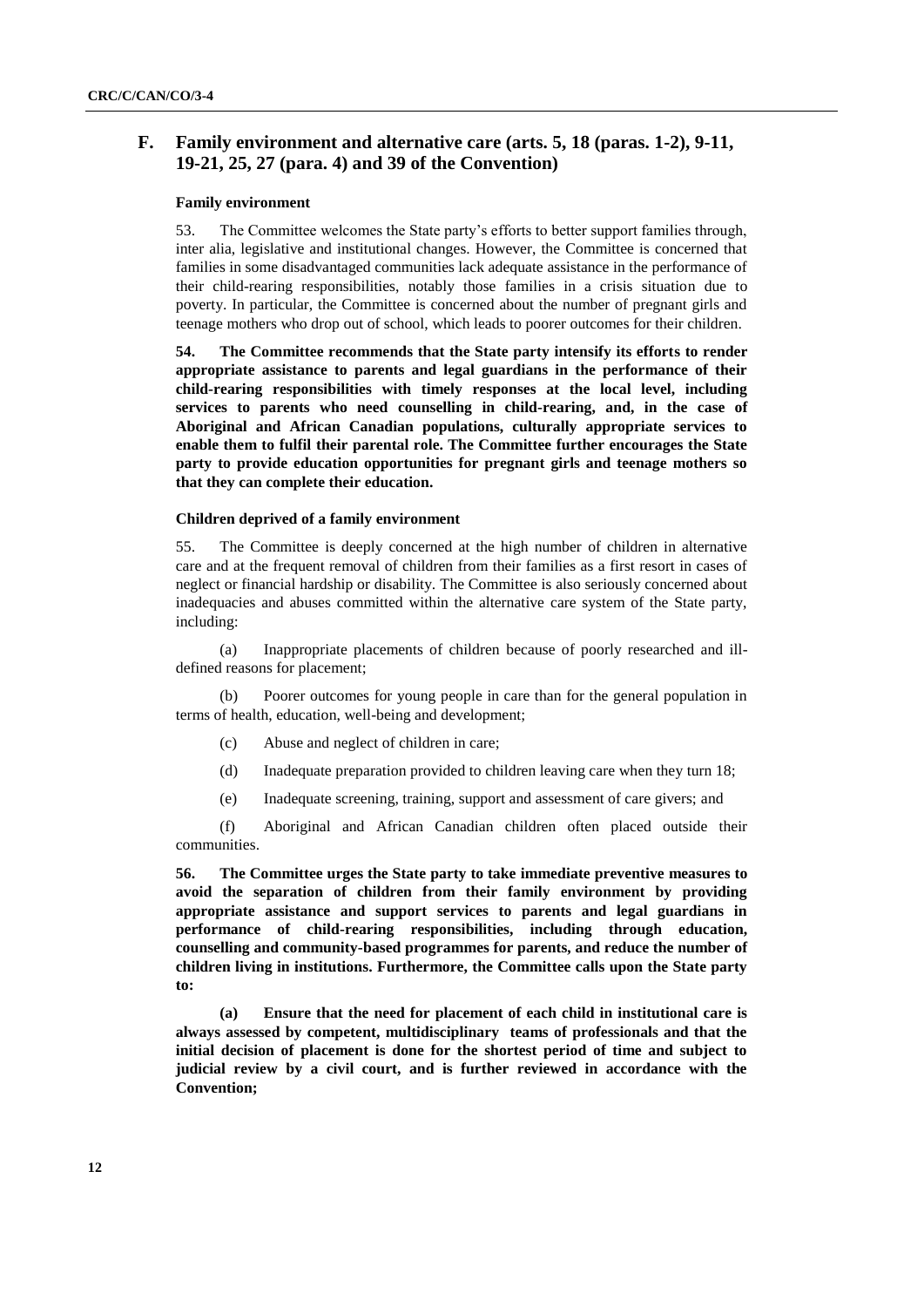**(b) Develop criteria for the selection, training and support of childcare workers and out-of-home carers and ensure their regular evaluation;**

**(c) Ensure equal access to health care and education for children in care;**

**(d) Establish accessible and effective child-friendly mechanisms for reporting cases of neglect and abuse and commensurate sanctions for perpetrators;**

**(e) Adequately prepare and support young people prior to their leaving care by providing for their early involvement in the planning of transition as well as by making assistance available to them following their departure; and**

**(f) Intensify cooperation with all minority community leaders and communities to find suitable solutions for children from these communities in need of alternative care, such as for example, kinship care.**

## **Adoption**

57. The Committee notes as positive the recent court decision in Ontario v. Marchland which ruled that children have the right to know the identity of both biological parents. However, the Committee is concerned that domestic adoption legislation, policy, and practice are set by each of the provinces and territories and vary considerably from jurisdiction to jurisdiction and as a result, Canada has no national adoption legislation, national standards, national database on children in care or adoption, and little known research on adoption outcomes. The Committee is also concerned that adoption disclosure legislation has not been amended to ensure that birth information is made available to adoptees as recommended in previous concluding observations (CRC/C/25/Add.215, para. 31, 2003). The Committee also regrets the lack of information provided in the State party on inter-country adoption.

### **58. The Committee recommends that the State party:**

**(a) Adopt legislation, including at the federal, provincial and territorial levels, where necessary, to ensure compliance with the Convention and the Hague Convention on Protection of Children and Cooperation in Respect of Inter-Country Adoption;** 

**(b) Amend its legislation without delay to ensure that information about the date and place of birth of adopted children and their biological parents are preserved; and**

**(c) Provide detailed information and disaggregated data on domestic and international adoptions in its next periodic report.**

# **G. Disability, basic health and welfare (arts. 6, 18 (para. 3), 23, 24, 26, 27 (paras. 1-3) of the Convention)**

#### **Children with disabilities**

59. The Committee welcomes the ratification of the Convention on the Rights of Persons with Disabilities (CRPD) in 2010. While recognizing that progress has been made on the inclusion of children with disabilities within the State party, the Committee is deeply concerned that:

(a) The *PALS (Participation and Activity Limitation Survey)* was last conducted by the State party in 2006 without it having been substituted to date by any other data collection effort on children with disabilities. As a result, there are no global or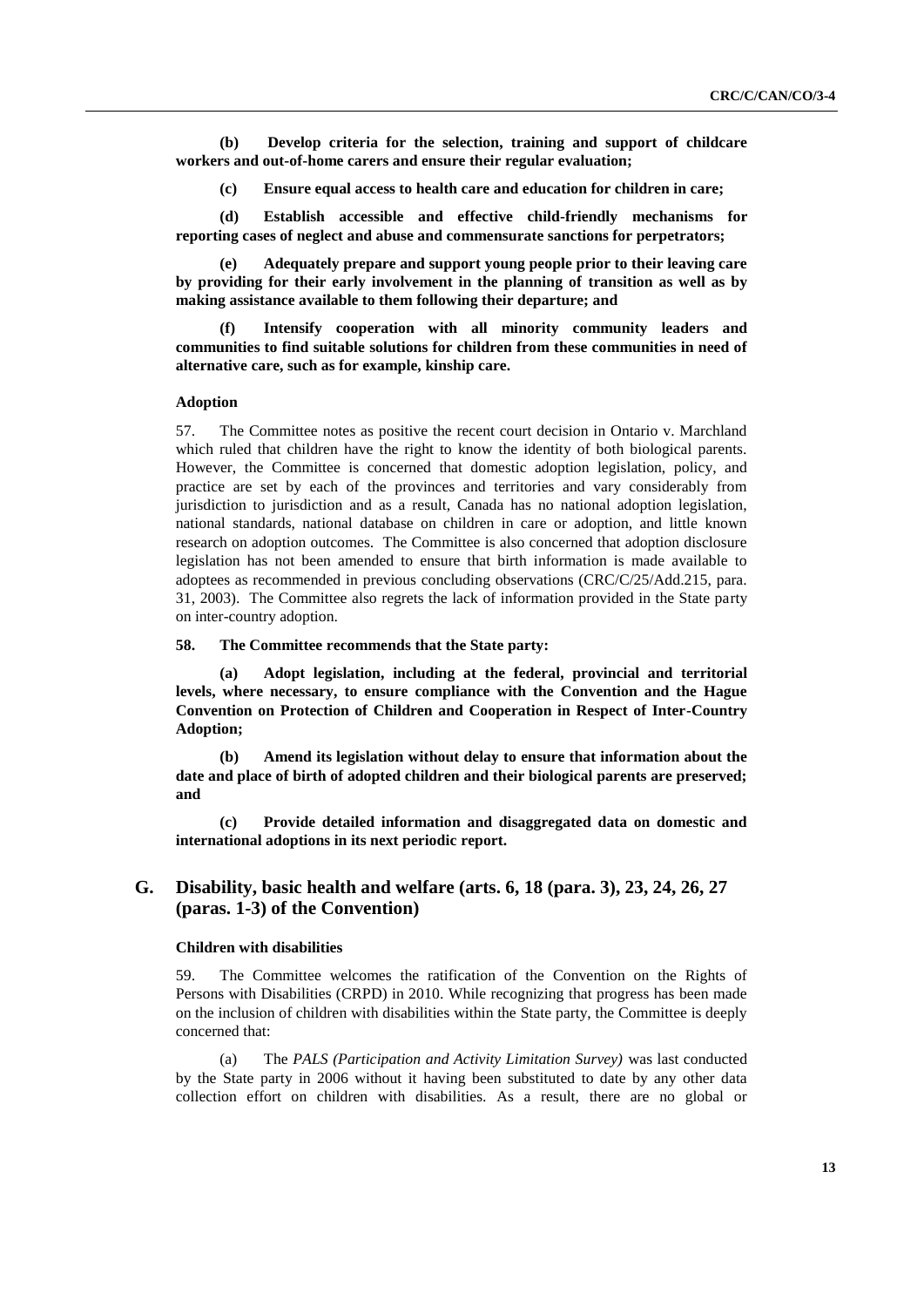disaggregated data since 2006 on which to base a policy on inclusion and equal access for children with disabilities.

(b) There is great disparity among the different provinces and territories of the State Party in access to inclusive education, with education in several provinces and territories being mostly in segregated schools;

(c) The cost of caring for children with disabilities often has a negative economic impact on household incomes and parental employment and some children do not have access to the necessary support and services; and

(d) Children with disabilities are more than twice as vulnerable to violence and abuse as other children and despite an overall drop in homicide rates among the general population, there appears to be an increase in homicide and filicide rates against people with disabilities.

**60. The Committee recommends that the State party implement the provisions of the Convention on the Rights of Persons with Disabilities (CRPD) and in light of its General Comment No. 9 (CRC/C/GC/9, 2006), the Committee urges the State party to:**

**(a) Establish as soon as possible a system of global and disaggregated data collection on children with disabilities, which will enable the State party and all its provinces and territories to establish inclusive policies and equal opportunities for all children with disabilities;** 

**(b) Ensure that all children with disabilities have access, in all provinces and territories, to inclusive education and are not forced to attend segregated schools only designed for children with disabilities;** 

**(c) Ensure that children with disabilities, and their families, are provided with all necessary support and services in order to ensure that financial constraints are not an obstacle in accessing services and that household incomes and parental employment are not negatively affected; and**

**(d) Take all the necessary measures to protect children with disabilities from all forms of violence.** 

# **Breastfeeding**

61. While welcoming programs such as *Canada's Prenatal Nutrition Program (CPNP),* the Committee is nevertheless concerned at the low rates of breastfeeding in the State party, especially among women in disadvantaged situations and the lack of corresponding programs to help encourage breastfeeding among all mothers in the State party. The Committee also regrets that despite adopting the International Code of Marketing of Breastmilk Substitutes, the State party has not integrated the various articles of the International Code into its regulatory framework and as a result, formula companies have routinely violated the Code and related World Health Assembly resolutions with impunity.

#### **62. The Committee recommends that the State party:**

**(a) Establish a program to promote and enable all mothers to successfully breastfeed exclusively for the first six months of the infant"s life and sustain breastfeeding for two years or more as recommended by the Global strategy for Infant and Young Child Feeding; and**

**(b) Strengthen the promotion of breast-feeding and enforce the International Code of Marketing of Breast-milk Substitutes, and undertake appropriate action to investigate and sanction violations.**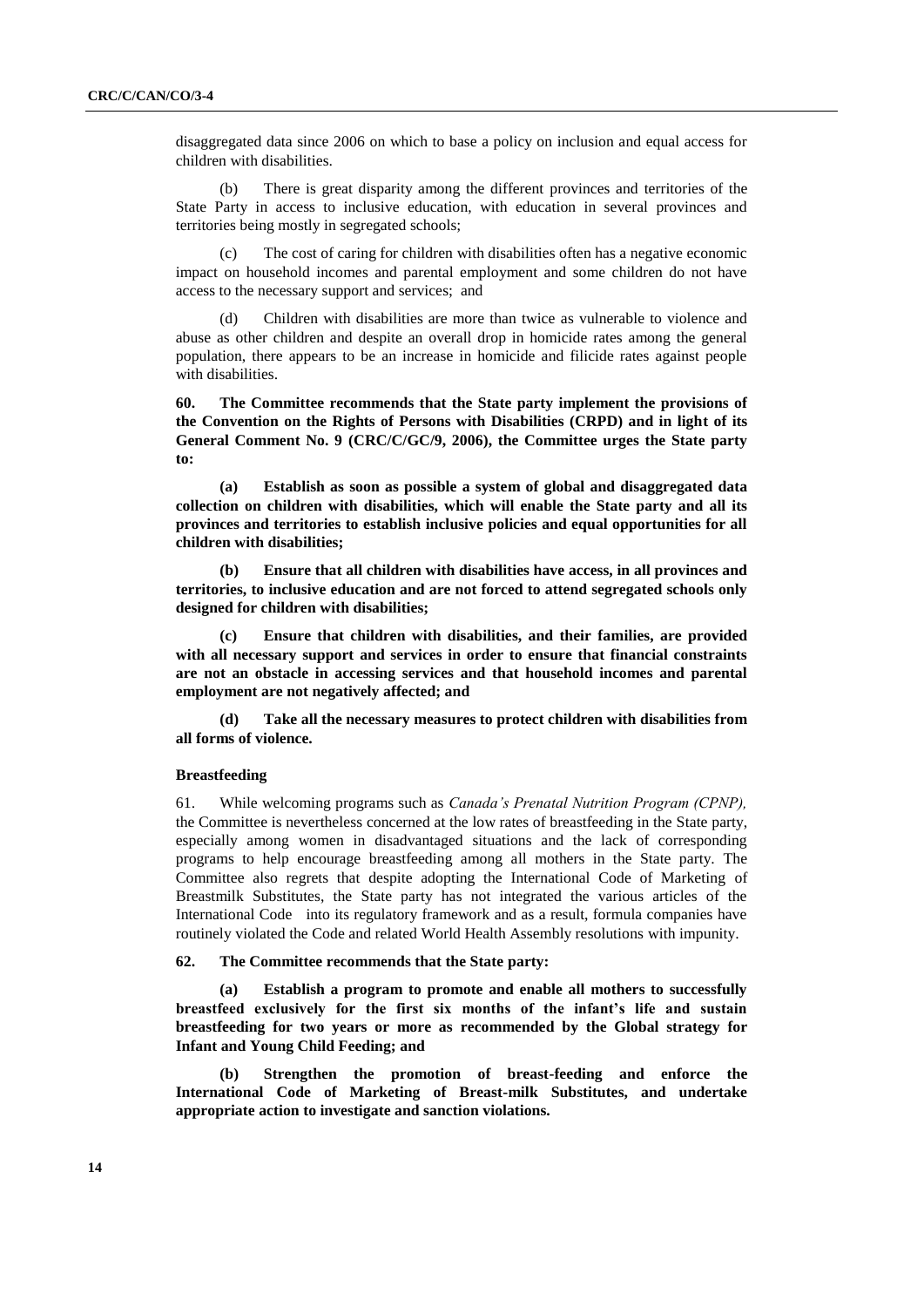### **Health**

63. The Committee notes as positive the free and widespread access to high-quality healthcare within the State party. However, the Committee notes with concern the high incidence of obesity among children in the State party and is concerned by the lack of regulations on the production and marketing of fast foods and other unhealthy foods, especially as targeted at children.

**64. The Committee recommends that the State party address the incidence of obesity in children, by inter alia promoting a healthy lifestyle among children, including physical activity and ensuring greater regulatory controls over the production and advertisement of fast food and unhealthy foods, especially those targeted at children.**

# **Mental health**

65. The Committee notes with appreciation that the State party provided significant resources to implement the National Aboriginal Youth Suicide Prevention Strategy over a five year period. Despite such programs, the Committee is concerned about:

(a) The continued high rate of suicidal deaths among young people throughout the State party, particularly among youth belonging to the Aboriginal community;

(b) The increasingly high rates of children diagnosed with behavioural problems and the over-medication of children without expressly examining root causes or providing parents and children with alternative support and therapy. In this context, it is of concern to the Committee that educational resources and funding systems for practitioners are geared toward a "quick fix;" and

(c) The violation of both children's and parents' informed consent based on adequate information provided by health practitioners.

#### **66. The Committee recommends that the State party:**

**(a) Strengthen and expand the quality of interventions to prevent suicide among children with particular attention to early detection, and expand access to confidential psychological and counselling services in all schools, including social work support in the home;** 

**(b) Establish a system of expert monitoring of the excessive use of psycho stimulants to children, and take action to understand the root causes and improve the accuracy of diagnoses while improving access to behavioural and psychological interventions; and** 

**(c) Consider the establishment of a monitoring mechanism in each province and territory, under the ministries of health, to monitor and audit the practice of informed consent by health professionals in relation to the use of psycho-tropic drugs on children.**

#### **Standard of living**

67. While the Committee appreciates that the basic needs of the majority of children in the State party are met, the Committee is concerned that income inequality is widespread and growing and that no national strategy has been developed to comprehensively address child poverty despite a commitment by Parliament to end child poverty by 2000. The Committee is especially concerned about the inequitable distribution of tax benefits and social transfers for children. Furthermore, the Committee is concerned that the provision of welfare services to Aboriginal children, African Canadian and children of other minorities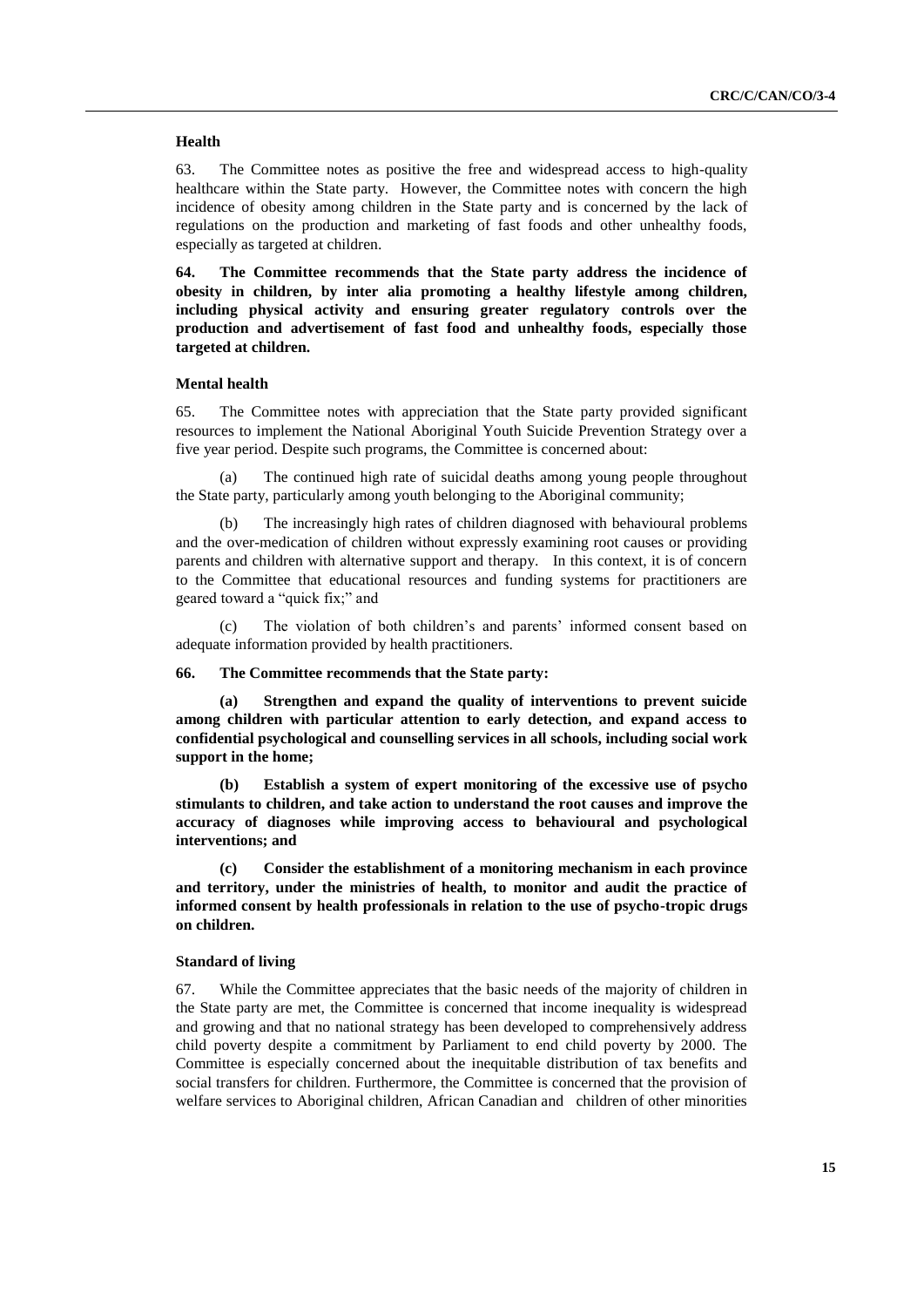is not comparable in quality and accessibility to services provided to other children in the State party and is not adequate to meet their needs.

## **68. The Committee recommends that the State party:**

**(a) Develop and implement a national, coordinated strategy to eliminate child poverty as part of the broader national poverty reduction strategy, which should include annual targets to reduce child poverty;**

**(b) Assess the impact of tax benefits and social transfers for and ensure that they give priority to children in the most vulnerable and disadvantaged situations; and**

**(c) Ensure that funding and other support, including welfare services, provided to Aboriginal, African-Canadian, and other minority children, including welfare services, is comparable in quality and accessibility to services provided to other children in the State party and is adequate to meet their needs.**

# **H. Education, leisure and cultural activities (arts. 28, 29 and 31 of the Convention)**

#### **Education, including vocational training and guidance**

69. While welcoming the State party's various initiatives to improve educational outcomes for children in vulnerable situations, the Committee is concerned about the following:

(a) The need for user fees at the compulsory education level for required materials and activities that are part of the basic public school service for children;

(b) The high dropout rate of Aboriginal and African-Canadian children;

(c) The inappropriate and excessive use of disciplinary measures applied to Aboriginal and African Canadian children in school, such as resorting to suspension and referring children to the police, as well as the overrepresentation of these groups in alternative schools;

(d) The high number of segregated schools primarily for minority and disabled children, which leads to discrimination; and

(e) The widespread incidence of bullying in schools.

**70. The Committee recommends that the State party:**

**(a) Take measures to abolish the need for user fees at the level of compulsory education;** 

**(b) Develop a national strategy, in partnership with Aboriginal and African Canadian communities, to address the high dropout rate of Aboriginal and African Canadian children;**

**(c) Take measures to prevent and avoid suspension and the referral of children to police as a disciplinary measure for Aboriginal and African Canadian children and prevent their reassignment to alternative schools while at the same time ensuring that professionals are provided with the necessary skills and knowledge to tackle the problems;**

**(d) Ensure integration of minority and disabled children in educational settings in order to prevent segregation and discrimination; and**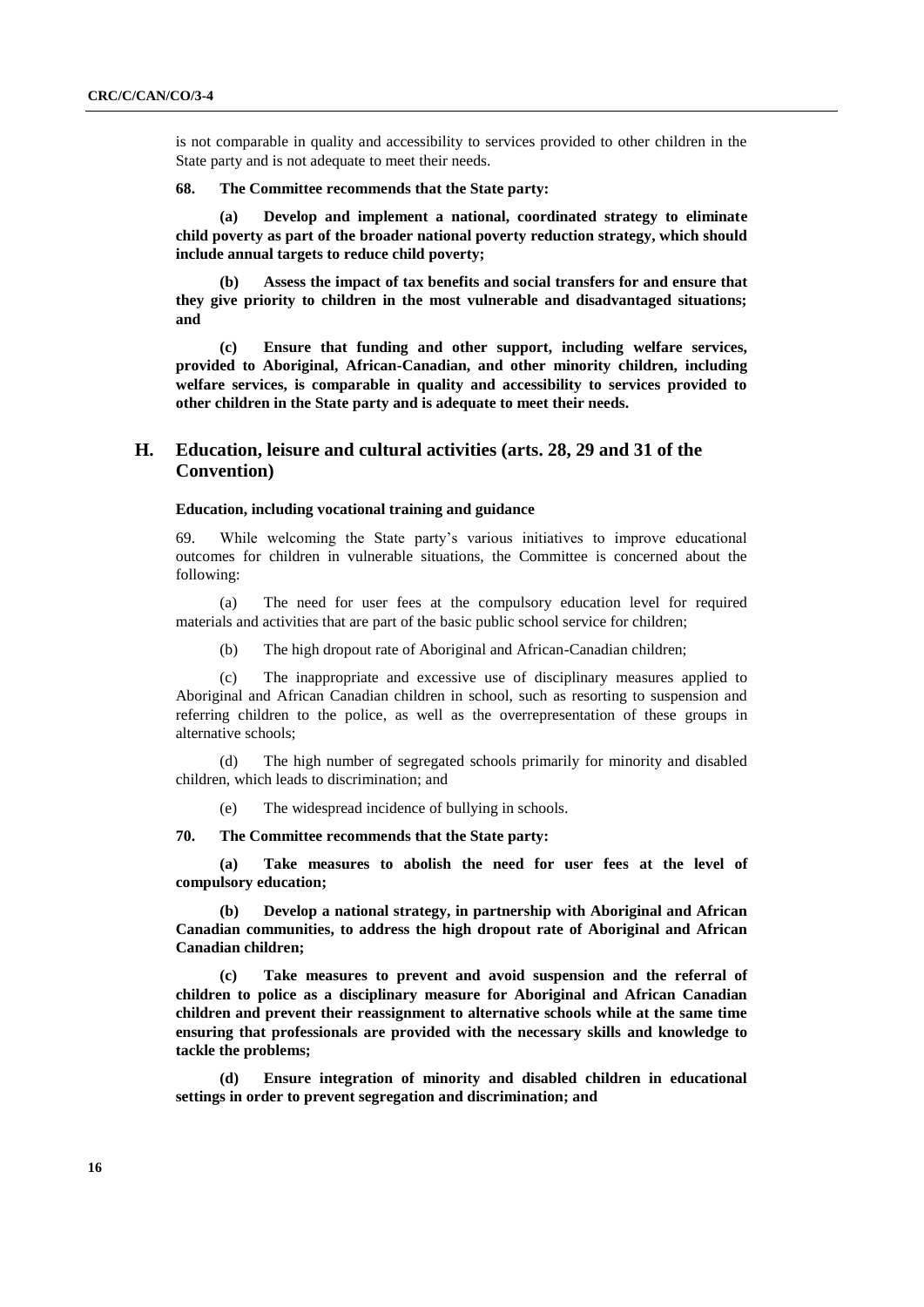**(e) Enhance the measures undertaken to combat all forms of bullying and harassment, such as improving the capacity of teachers and all those working at schools and of students to accept diversity at school and in care institutions, and improve conflict resolution skills of children, parents, and professionals.**

#### **Early childhood education and care**

71. The Committee is concerned that despite the State party's significant resources, there has been a lack of funding directed towards the improvement of early childhood development and affordable and accessible early childhood care and services. The Committee is also concerned by the high cost of child-care, the lack of available places for children, the absence of uniform training requirements for all child-care staff and of standards of quality care. The Committee notes that early childhood care and education continues to be inadequate for children under four years of age. Furthermore, the Committee is concerned that the majority of early childhood care and education services in the State party are provided by private, profit-driven institutions, resulting in such services being unaffordable for most families.

**72. Referring to General Comment No. 7 (CRC/C/GC/7/Rev.1, 2005), the Committee recommends that the State party further improve the quality and coverage of its early childhood care and education, including by:**

**(a) Prioritizing the provision of such care to children between the age of 0 and 3 years, with a view to ensuring that it is provided in a holistic manner that includes overall child development and the strengthening of parental capacity;**

**(b) Increasing the availability of early childhood care and education for all children, by considering providing free or affordable early childhood care whether through State-run or private facilities;**

**(c) Establishing minimum requirements for training of child care workers and for improvement of their working conditions; and**

**(d) Conducting a study to provide an equity impact analysis of current expenditures on early childhood policies and programs, including all child benefits and transfers, with a focus on children with higher vulnerability in the early years.**

# **I. Special protection measures (arts. 22, 30, 38, 39, 40, 37 (b)-(d), 32-36 of the Convention)**

# **Asylum-seeking and refugee children**

73. The Committee welcomes the State party's progressive policy on economic migration. Nevertheless, the Committee is gravely concerned at the recent passage of the law entitled, Protecting Canada's Immigration System Act, in June 2012 authorizing the detention of children from ages 16 to 18 for up to one year due to their irregular migrant status. Furthermore, the Committee regrets that notwithstanding its previous recommendation (CRC/C/15/Add.215, para. 47, 2003), the State party has not adopted a national policy on unaccompanied and asylum-seeking children and is concerned that the Immigration and Refugee Protection Act makes no distinction between accompanied and unaccompanied children and does not take into account the best interests of the child. The Committee is also deeply concerned about the frequent detention of asylum-seeking children it being done without consideration for the best interests of the child. Furthermore, while acknowledging that a representative is appointed for unaccompanied children, the Committee notes with concern that they are not provided with a guardian on a regular basis. Additionally, the Committee is concerned about the deportation of Roma and other migrant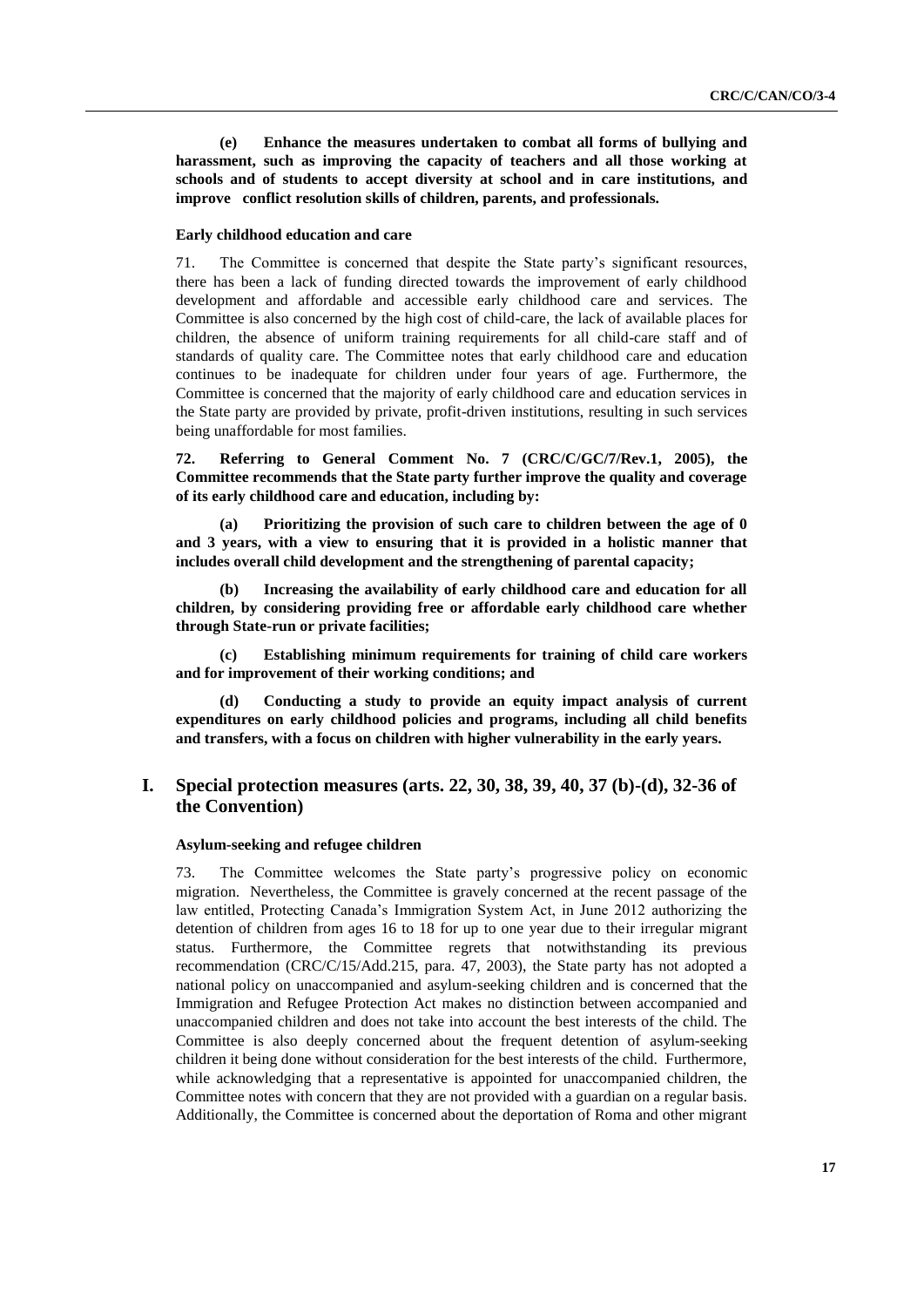children who previous to that decision often await, in a certain status, for prolonged periods of time, even years, such decision.

**74. The Committee urges the State party to bring its immigration and asylum laws into full conformity with the Convention and other relevant international standards and reiterates its previous recommendations (CRC/C/15/Add.215, para 47, 2003). In doing so, the State party is urged to take into account the Committee"s General Comment No. 6 on the "Treatment of unaccompanied and separated children outside their country of origin" (CRC/GC/2005/6, 2005). In addition, the Committee urges the State party to:**

**(a) Reconsider its policy of detaining children who are asylum-seeking, refugees and/or irregular migrants; and ensure that detention is only used in exceptional circumstances, in keeping with the best interests of the child, and subject to judicial review;**

**(b) Ensure that legislation and procedures use the best interests of the child as the primary consideration in all immigration and asylum processes, that determination of the best interests is consistently conducted by professionals who have been adequately such procedures;**

**(c) Expeditiously establish the institution of independent guardianships for unaccompanied migrant children;** 

**(d) Ensure that cases of asylum-seeking children progress quickly so as to prevent children from waiting long periods of time for the decisions; and** 

**(d) Consider implementing the United Nations High Commission for Refugees Guidelines on International Protection No.8: Child Asylum Claims under articles 1(A)2 and 1(F) of the 1951 Convention. In implementing this recommendation, the Committee stresses the need for the State party to pay particular attention to ensuring that its policies and procedures for children in asylum seeking, refugee and/or immigration detention give due primacy to the principle of the best interests of the child and that immigration authorities be trained on the principle and procedures of the best interest of the child.**

#### **Children in armed conflict**

75. While noting with appreciation oral responses provided by the delegation during the dialogue, the Committee seriously regrets the absence of information to the follow up on implementation of the OPAC pursuant to Article 8(2). The Committee expresses deep concern that despite the recommendation provided in its concluding observations (CRC/OPAC/CAN/C0/1, para. 9, 2006) to give priority, in the process of voluntary recruitment, to those who are oldest and to consider increasing the age of voluntary recruitment, the State party has not considered measures to this effect. The Committee additionally expresses concern that recruitment strategies may in fact actively target Aboriginal youth and are conducted at high school premises.

**76. The Committee reiterates its previous recommendations provided in CRC/OPAC/CAN/C0/1 and recommends to the State party to include their implementation and follow up to OPAC in its next periodic report to the CRC. The Committee further recommends the State Party to consider raising the age of voluntary recruitment to 18, and in the meantime give priority to those who are oldest in the process of voluntary recruitment. The Committee further recommends that Aboriginal, or any other children in vulnerable situations are not actively targeted for recruitment and to reconsider conducting these programs at high school premises.**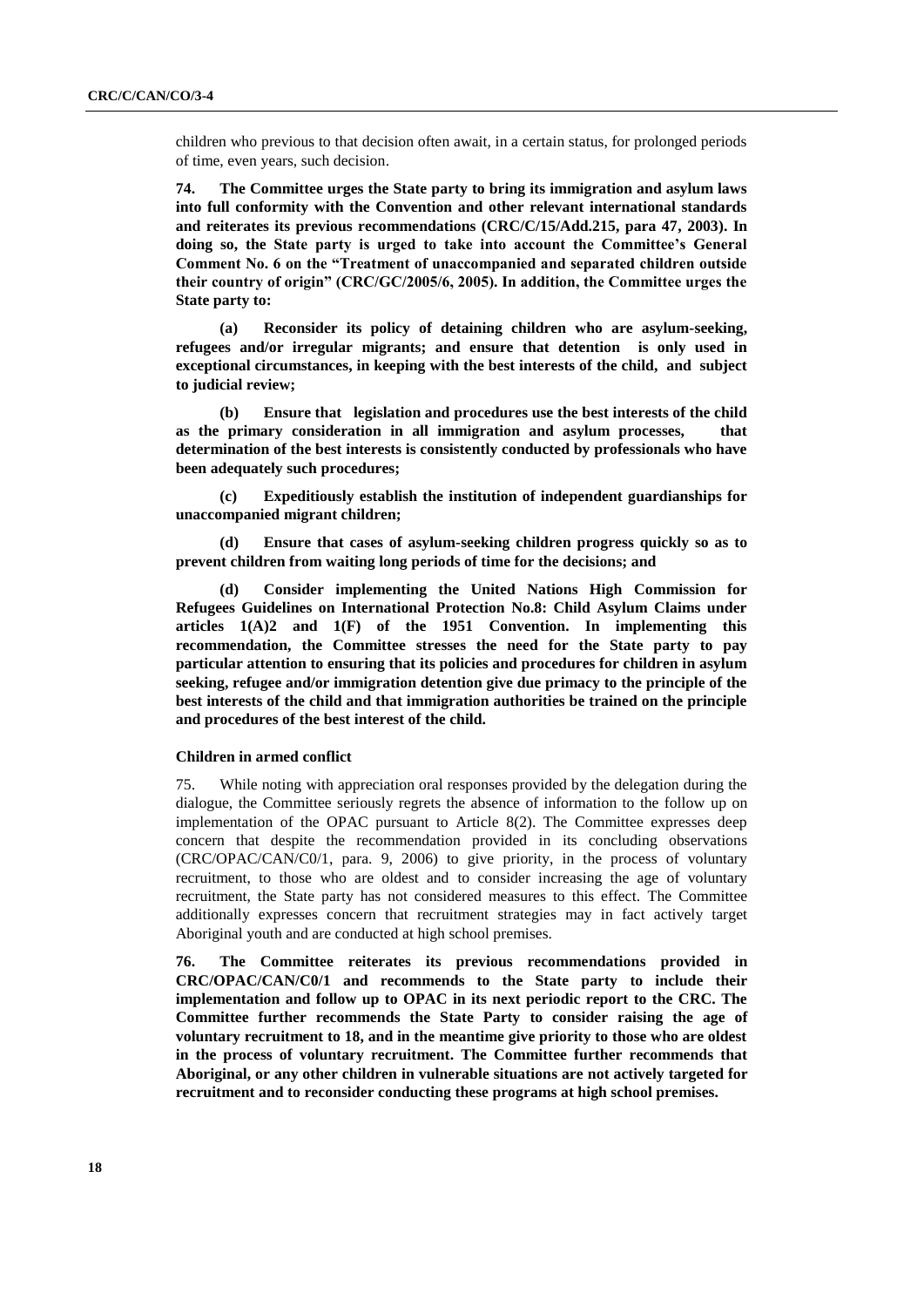77. The Committee welcomes the recent return of Omar Kadr to the custody of the State party. However, the Committee is concerned that as a former child soldier, Omar Kadr has not been accorded the rights and appropriate treatment under the Convention. In particular, the Committee is concerned that he experienced grave violations of his human rights, which the Canadian Supreme Court recognized, including his maltreatment during his years of detention in Guantanamo, and that he has not been afforded appropriate redress and remedies for such violations.

**78. The Committee urges the State party to promptly provide a rehabilitation program for Omar Kadr that is consistent with the Paris Principles for the rehabilitation of former child soldiers and ensure that Omar Khadr is provided with an adequate remedy for the human rights violations that the Supreme Court of Canada ruled he experienced.**

#### **Economic exploitation, including child labour**

79. The Committee regrets the lack of information provided in the State party report regarding of child labour and exploitation, and notes with concern that data on child labour is not systematically collected in all provinces and territories.. The Committee is also concerned that the State party lacks federal legislation establishing the minimum age of employment within the provinces and territories. The Committee also expresses concern that in some provinces and territories, children of 16 years of age are permitted to perform certain types of hazardous and dangerous work.

### **80. The Committee recommends that the State party:**

**(a) Establish a national minimum age of 16 for employment, which is consistent with the age of compulsory education;** 

**(b) Harmonize province and territory legislation to ensure adequate protection for all children under the age of 18 from hazardous and unsafe working environments;**

**(c) Take steps to establish a unified mechanism for systematic data collection on incidences of hazardous child labour and working conditions, disaggregated by age, sex, geographical location and socio-economic background as a form of public accountability for protection of the rights of children; and**

**(d) Consider ratifying the ILO Convention No. 138 on the minimum age for admission to employment.** 

## **Sale, trafficking and abduction**

81. The Committee welcomes the passage of Bill C-268 in 2010, which requires minimum mandatory sentences for persons convicted of child trafficking. However, the Committee is concerned about the weak capacity of law enforcement organizations to identify and subsequently protect child victims of trafficking and the low number of investigations and prosecutions in this respect. The Committee is also concerned that due to the complexity of most child trafficking cases, law enforcement officials and prosecutors do not have clear guidelines for investigation and are not always aware of how to best lay charges.

**82. The Committee urges the State party to provide systematic and adequate training to law enforcement officials and prosecutors with the view of protecting all child victims of trafficking and improving enforcement of existing legislation. The Committee recommends that such training include awareness-raising on the applicable sections of the Criminal Code criminalizing child trafficking, best practices for investigation procedures, and specific instructions on how to protect child victims.**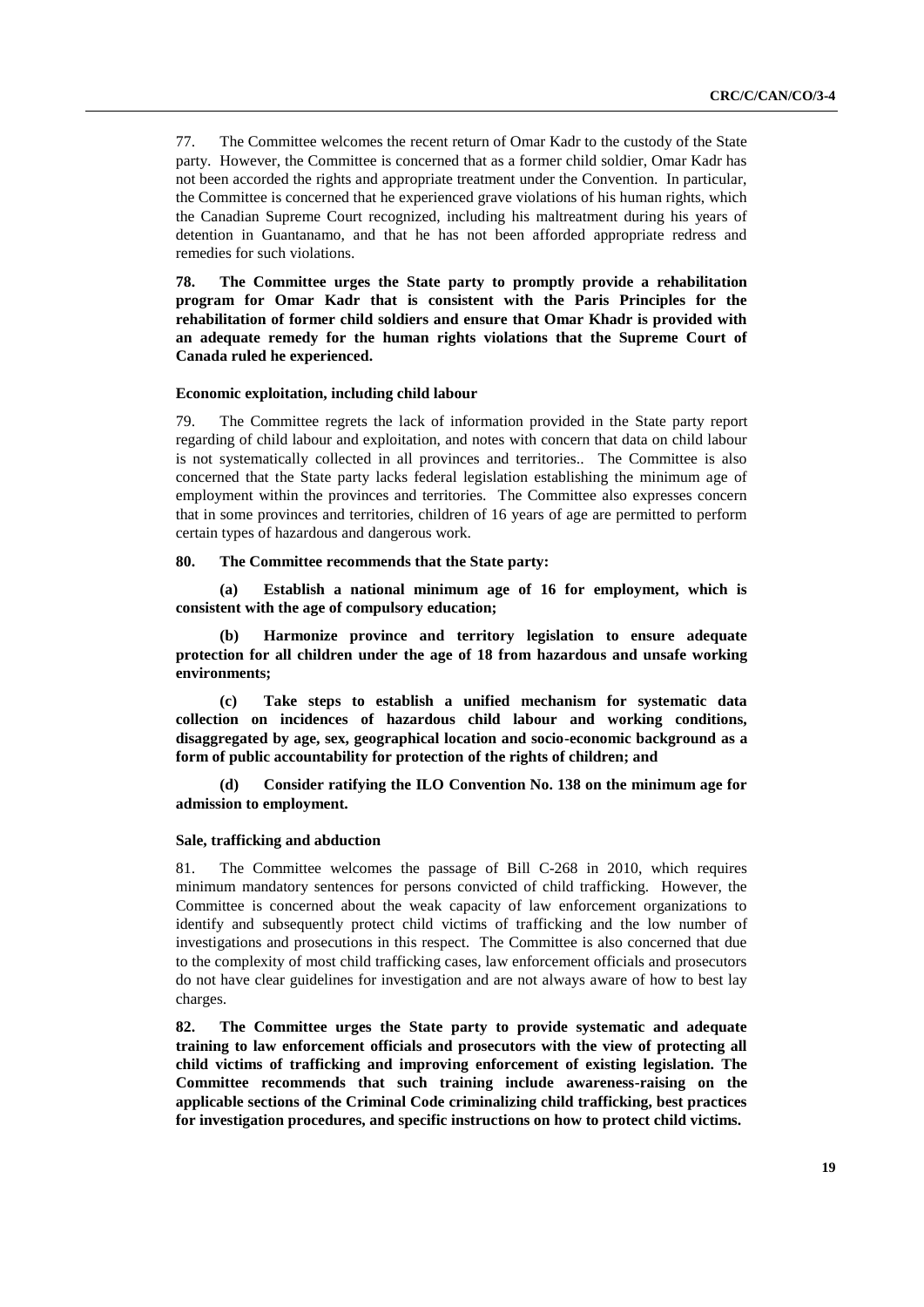#### **Help lines**

83. The Committee notes as positive the existence of a toll-free helpline for children, which seems to be used by a significant number of children within the State party who have sought psycho-social support for cases of depression, sexual exploitation, and school bullying. The Committee is however concerned that the State party has provided limited resources for the effective functioning of such a helpline.

**84. The Committee urges the State party to provide financial and technical support to this helpline in order to maintain it and ensure that it provides 24 hour services throughout the State party. The Committee also urges the State party to promote awareness on how children can access the helpline.**

## **Administration of juvenile justice**

85. The Committee notes as positive that Bill C-10 (Safe Streets and Communities Act of 2012) prohibits the imprisonment of children in adult correctional facilities. Nevertheless, the Committee is deeply concerned at the fact that the 2003 Youth Criminal Justice Act, which was generally in conformity with the Convention, was in effect amended by the adoption of Bill C-10 and that the latter is excessively punitive for children and not sufficiently restorative in nature. The Committee also regrets there was no child rights assessment or mechanism to ensure that Bill C-10 complied with the provisions of the Convention. In particular, the Committee expresses concern that:

(a) No action has been undertaken by the State party to increase the minimum age of criminal responsibility (CRC/C/15/Add.215, 2003, para. 57);

(b) Children under 18 are tried as adults, in relation to the circumstances or the gravity of their offence;

(c) The increased use of detention reduced protection of privacy, and reduction in the use of extrajudicial measures, such as diversion;

The excessive use of force, including the use of tasers, by law enforcement officers and personnel in detention centers against children during the arrest stage and in detention;

(e) Aboriginal and African Canadian children and youth are overrepresented in detention with statistics showing for example, that Aboriginal youth are more likely to be involved in the criminal justice system than to graduate from high school;

(f) Teenage girls are placed in mixed-gender youth prisons with cross-gender monitoring by guards, increasing the risk of exposing girls to incidents of sexual harassment and sexual assault.

**86. The Committee recommends that the State party bring the juvenile justice system fully in line with the Convention, including Bill C-10 (2012 Safe Streets and Communities Act) in particular articles 37, 39 and 40, and with other relevant standards, including the Standard Minimum Rules for the Administration of Juvenile Justice (the Beijing Rules), the Guidelines for the Prevention of Juvenile Delinquency (the Riyadh Guidelines), the Rules for the Protection of Juveniles Deprived of their Liberty (the Havana Rules), the Vienna Guidelines for Action on Children in the Criminal Justice System; and the Committee"s General Comment No. 10 (2007) (CRC/C/GC/10). In particular, the Committee urges the State party to:** 

**(a) Increase the minimum age of criminal responsibility;**

**(b) Ensure that no person under 18 is tried as an adult, irrespective of the circumstances or the gravity of his/her offence;**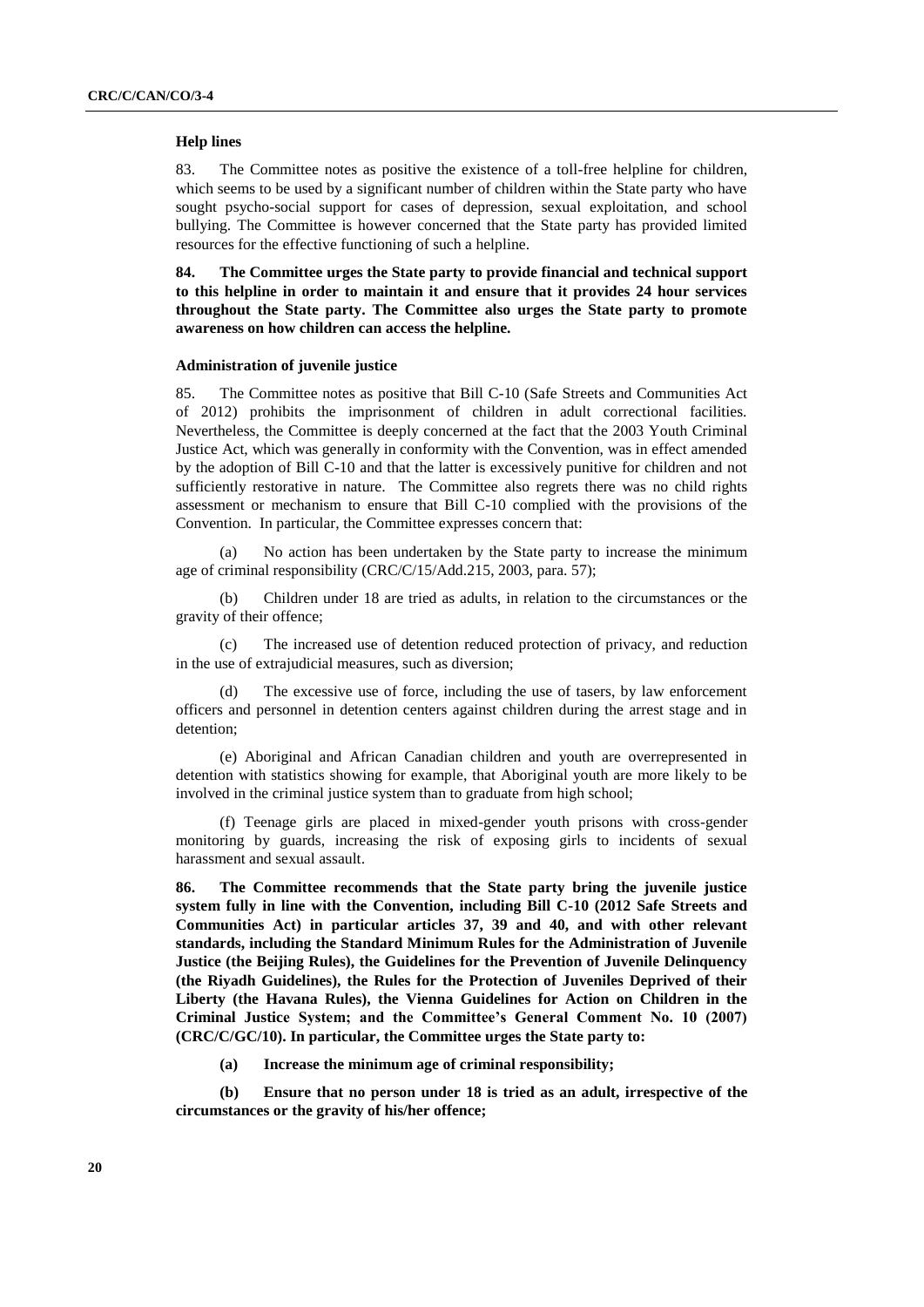**(c) Develop alternatives to detention by increasing the use of extrajudicial measures, such as diversion and ensure the protection of privacy of children within the juvenile justice system;** 

**(d) Develop guidelines for restraint and use of force against children in arrest and detention for use by all law enforcement officers and personnel in detention facilities, including the abolishment of use of tasers;**

**(e) Conduct an extensive study of systemic overrepresentation of Aboriginal and African Canadian children and youth in the criminal justice system and develop an effective action plan towards eliminating the disparity in rates of sentencing and incarceration of Aboriginal and African Canadian children and youth, including activities such as training of all legal, penitentiary and law enforcement professionals on the Convention;** 

**(f) Ensure that girls are held separately from boys and that girls are monitored by female prison guards so as to better protect girls from the risk of sexual exploitation; and**

**(g) Ensure that girls are held separately from boys and that girls are monitored by female prison guards so as to better protect girls from the risk of sexual harassment and assault.** 

# **J. Ratification of international human rights instruments**

**87. The Committee encourages the State party, in order to further strengthen the fulfilment of children"s rights, to ratify the CRC Optional Protocol on Individual Communication. The Committee further urges the State party to ratify ILO Convention No. 138 concerning the minimum age for admission to employment and ILO Convention No. 189 on decent work for domestic workers.** 

# **K. Cooperation with regional and international bodies**

**88. The Committee recommends that the State party cooperate with the Organization of American States (OAS) towards the implementation of the Convention and other human rights instruments, both in the State party and in other OAS member States.** 

# **L. Follow-up and dissemination**

**89. The Committee recommends that the State party take all appropriate measures to ensure that the present recommendations are fully implemented by, inter alia, transmitting them to the Head of State, Parliament, relevant ministries, the Supreme Court, and to heads of provincial and territorial authorities for appropriate consideration and further action.**

**90. The Committee further recommends that the third and fourth periodic report and written replies by the State party and the related recommendations (concluding observations) be made widely available in the languages of the country, including (but not exclusively) through the Internet, to the public at large, civil society organizations, media, youth groups, professional groups and children, in order to generate debate and awareness of the Convention and its Optional Protocols and of their implementation and monitoring.**